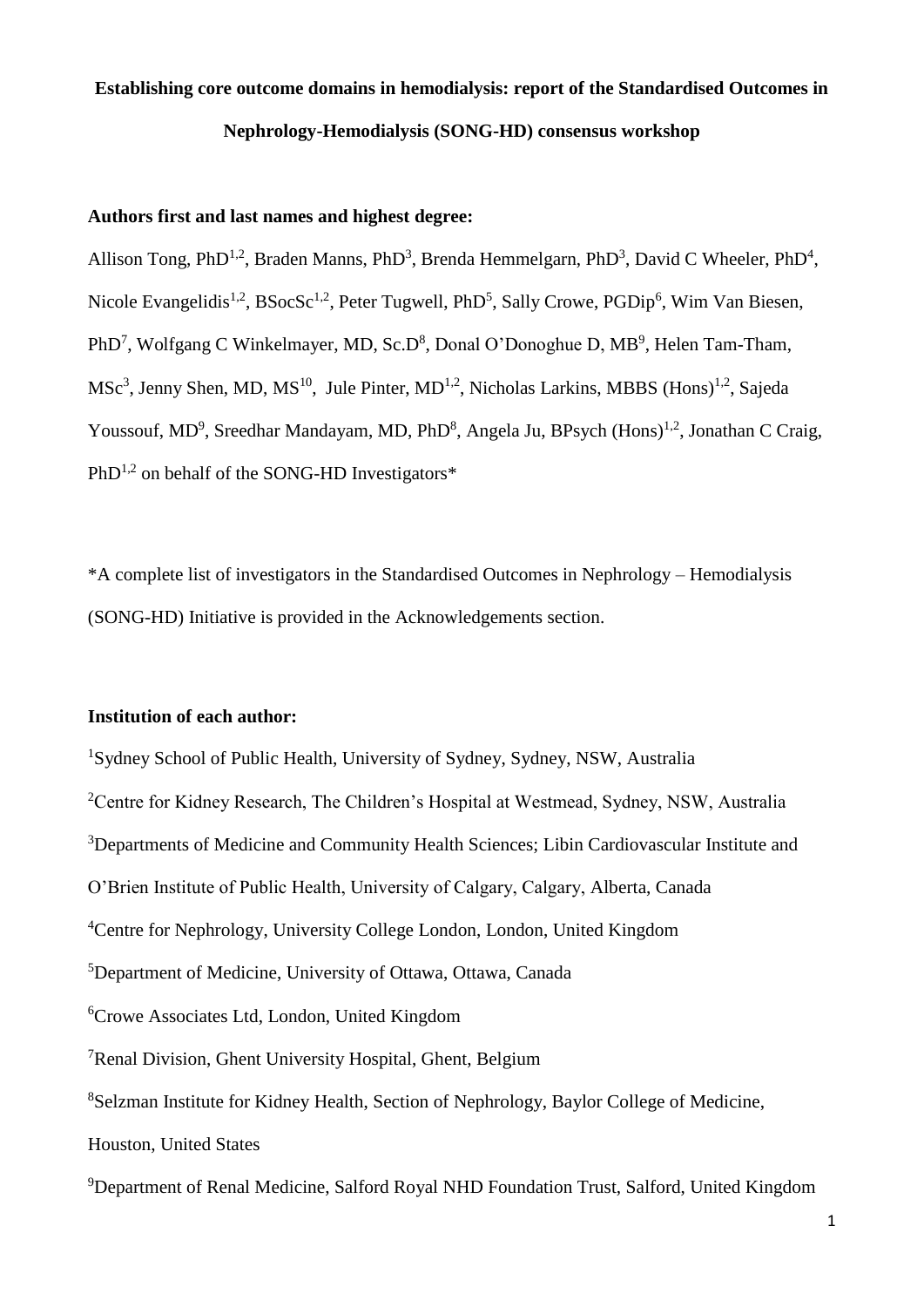<sup>10</sup>Department of Nephrology, Los Angeles Biomedical Research Institute at Harbor-UCLA Medical Center, Los Angeles, United States

## **Corresponding author**

Allison Tong

Centre for Kidney Research, The Children's Hospital at Westmead, Westmead NSW 2145, Sydney,

Australia

Tel: +61 2 9845 142 | Fax: +61 2 9845 1491 | Email: allison.tong@sydney.edu.au

| Word count (abstract): | 197                           |
|------------------------|-------------------------------|
| Word count (body):     | 4100                          |
| <b>Short title:</b>    | Core outcomes in hemodialysis |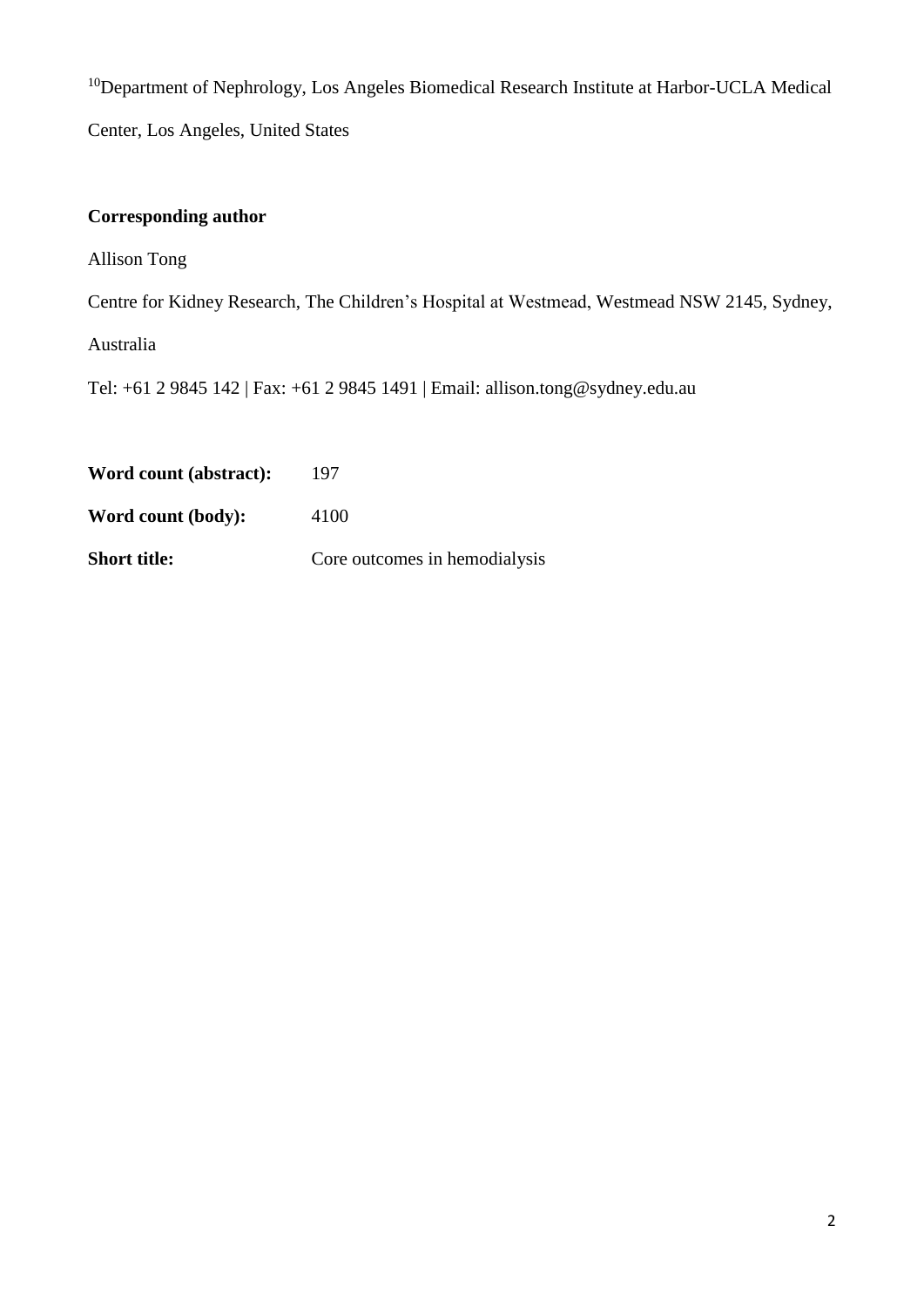## **Financial conflict of interest:**

| <b>Allison Tong</b>     | none |
|-------------------------|------|
| <b>Braden Manns</b>     | none |
| Brenda Hemmelgarn       | none |
| David C Wheeler         | none |
| Nicole Evangelidis      | none |
| Peter Tugwell           | none |
| <b>Sally Crowe</b>      | none |
| Wim Van Biesen          | none |
| Wolfgang C Winkelmayer  | none |
| Donal O'Donoghue        | none |
| Helen Tam-Tham          | none |
| Jenny Shen              | none |
| <b>Jule Pinter</b>      | none |
| <b>Nicholas Larkins</b> | none |
| Sajeda Youssouf         | none |
| Sreedhar Mandayam       | none |
| Angela Ju               | none |
| Jonathan C Craig        | none |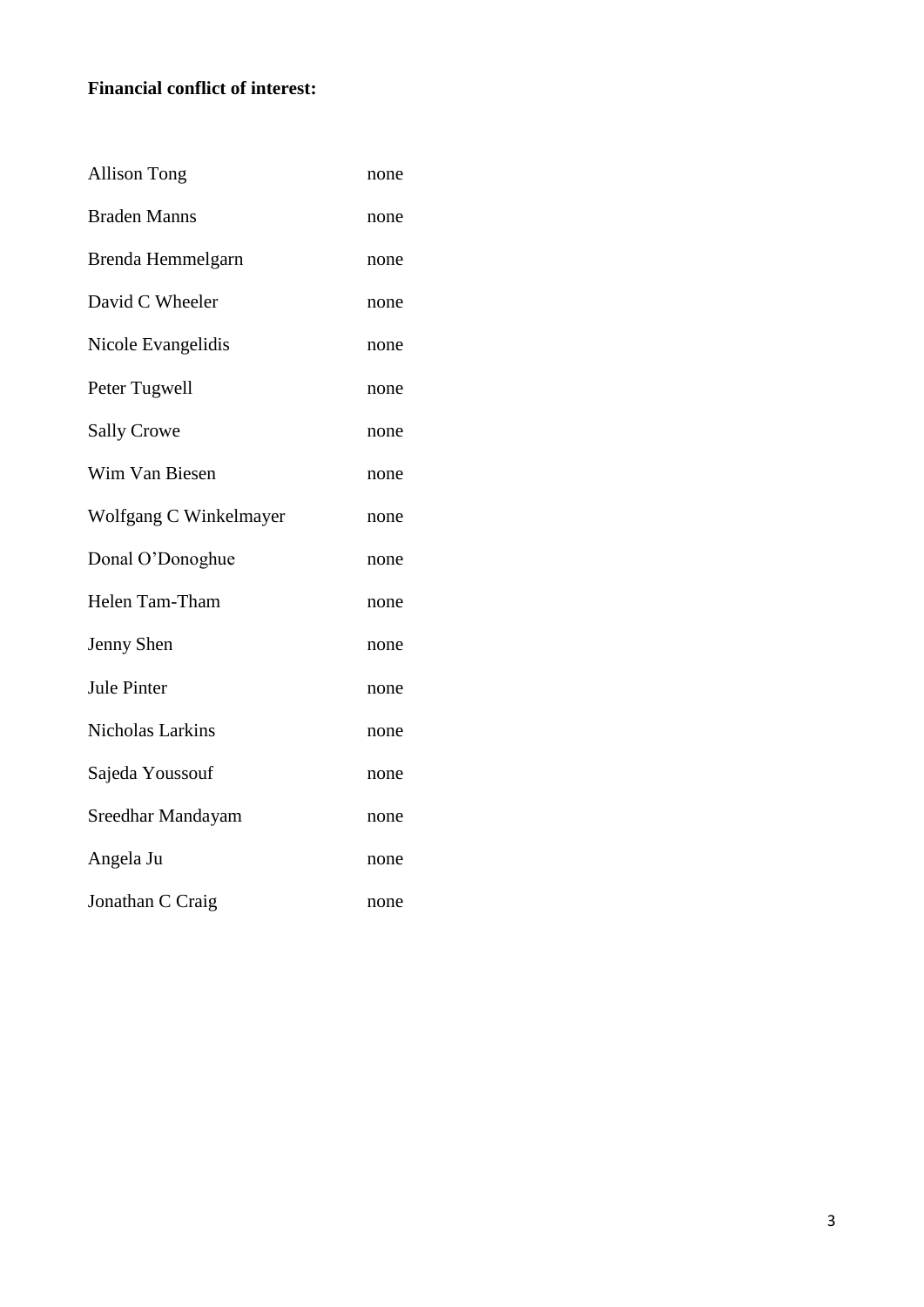#### **Abstract**

Evidence informed decision-making in clinical care and policy in nephrology is undermined by trials that selectively report a large number of heterogeneous outcomes, many of which are not patient-centered. The Standardized Outcomes in Nephrology - Hemodialysis (SONG-HD) Initiative convened an international consensus workshop on November 7, 2015 to discuss the identification and implementation of a potential core outcome set for all trials in hemodialysis. Key stakeholders including eight patients/caregivers and 47 health professionals (nephrologists, policy makers, industry, researchers) attended the workshop. Attendees suggested that identifying core outcomes required equitable stakeholder engagement to ensure relevance across patient populations; flexibility to consider evolving priorities over time; deconstruction of language and meaning for conceptual consistency and clarity; understanding of potential overlap and associations between outcomes; and an assessment of applicability to the range of interventions in hemodialysis. For implementation, they proposed that core outcomes must have simple, inexpensive and validated outcome measures that could be used in clinical care (quality indicators) and trials (including pragmatic trials), and endorsement by regulatory agencies. Integrating these recommendations may foster acceptance and optimize the uptake and translation of core outcomes in hemodialysis, leading to more informative research, for better treatment, and improved patient outcomes.

**Index words:** clinical research, consensus, hemodialysis, outcomes,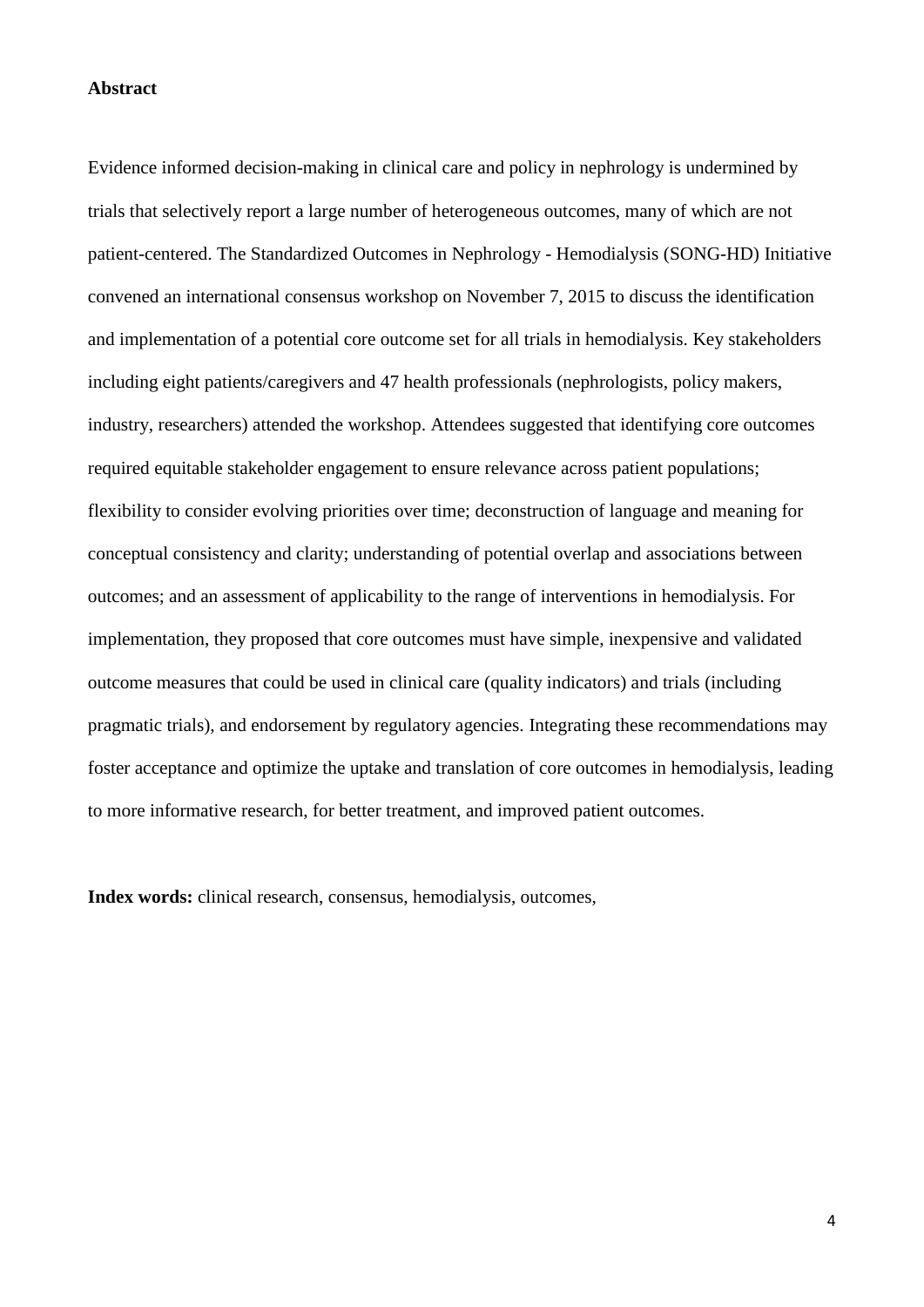Hemodialysis is a demanding and resource intensive regimen that places an immense burden on patients with chronic kidney disease (CKD), their families and the healthcare system [\(1-3\)](#page-21-0). The failure to ameliorate the devastating and adverse outcomes in patients on hemodialysis may be partly explained by the use of unvalidated surrogate endpoints, omission of patient-centered outcomes, variability of outcomes across trials, and outcome reporting bias [\(4\)](#page-21-1).

Biochemical outcomes, such as mineral metabolism, dialysis adequacy (Kt/V), hemoglobin, blood pressure, serum albumin, are frequently measured. Recent meta-analyses have shown that serum parathyroid hormone, phosphorus, and calcium are weakly and inconsistently correlated with allcause and cardiovascular mortality, and other important outcomes including cardiovascular events [\(5,](#page-21-2) [6\)](#page-21-3). Also, studies consistently show that patients with CKD prioritize quality of life, mental health, impact on family, fatigue, and employment and consider these outcomes in making treatment decisions [\(7-10\)](#page-21-4); yet, trials rarely report these outcomes.

In contrast, the changing research landscape marked by strong momentum towards standardized reporting of high-priority patient-centered outcomes is apparent in many other specialties. The Outcome Measures in Rheumatology (OMERACT) is a longstanding initiative that since 1992 has developed and validated clinical and radiographic core outcome measures in rheumatic disease, which has improved the relevance and reporting of outcomes in the rheumatology trials [\(11-14\)](#page-22-0). Recently, the Core Outcome Measures in Effectiveness Trials (COMET) network was convened to support the development and implementation of core outcome sets – defined as an agreed minimum set of standardized outcomes that should be measured and reported in all trials for a specific clinical area [\(15\)](#page-22-1). (Figure 1) The outcomes in a specific trial do not have to be restricted to those in the core outcome set and investigators can include additional outcomes [\(16\)](#page-22-2).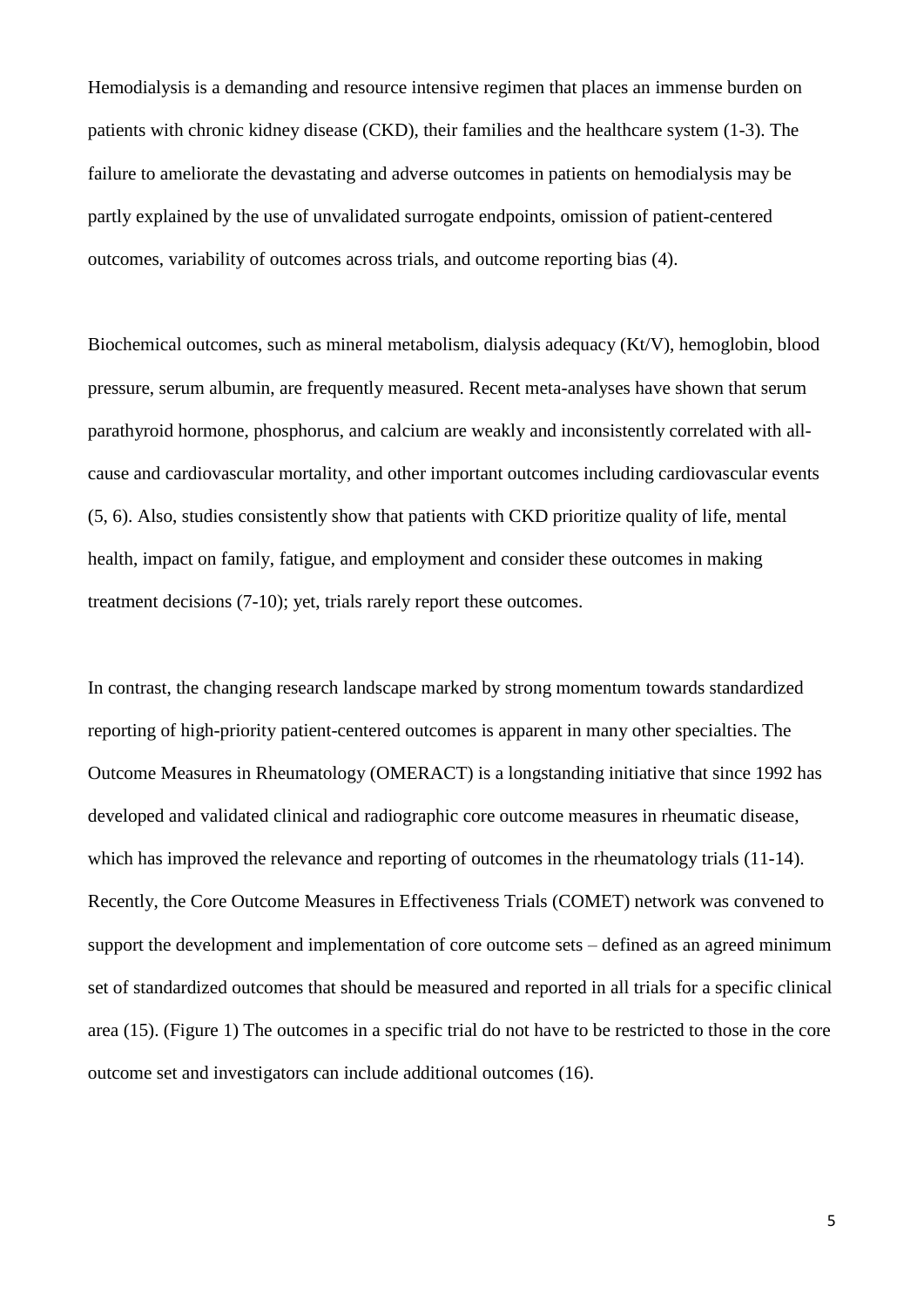In 2014, the international Standardized Outcomes in Nephrology (SONG) initiative was formed to develop core outcomes across the spectrum of CKD based on the shared priorities of patients, caregivers, clinicians, researchers, policy makers, and industry. The initial and current focus is on hemodialysis (SONG-HD) [\(4\)](#page-21-1). Using the validated OMERACT methodological framework [\(11,](#page-22-0) [17\)](#page-22-3), SONG-HD investigators have completed a systematic review to identify outcomes reported in hemodialysis trials, conducted a nominal group technique study to elicit outcomes important to patients and caregivers, interviewed nephrologists to ascertain the values, attitudes and beliefs about outcomes currently included in trials and the development of core outcomes, and have completed an international Delphi survey to generate an evidence-informed and consensus-based prioritized list of core outcome domains for hemodialysis [\(4\)](#page-21-1).

Based on previous core outcome initiatives, approximately 3 to 5 core outcomes are identified for the core outcome set (i.e. prioritized to be of critical importance by all stakeholder groups to include in all trials in hemodialysis). All other outcomes identified during the SONG-HD process will be classified as "outer core" outcomes or as outcomes to consider in the research agenda. (Figure 1)

As part of the broader SONG-HD Initiative, key stakeholders were invited to participate in an international consensus workshop to review and discuss the proposed core outcomes. The aim of this workshop report is to describe and summarize stakeholder perspectives on the development, establishment, and implementation of a core outcome set for hemodialysis. Such discussions are critical for gaining a better understanding of the potential challenges in establishing and translating core outcome domains in order to foster acceptance and inform strategies to optimize uptake and translation of core outcomes for hemodialysis. Ultimately, this can help to strengthen the quality of research and improve patient outcomes in hemodialysis.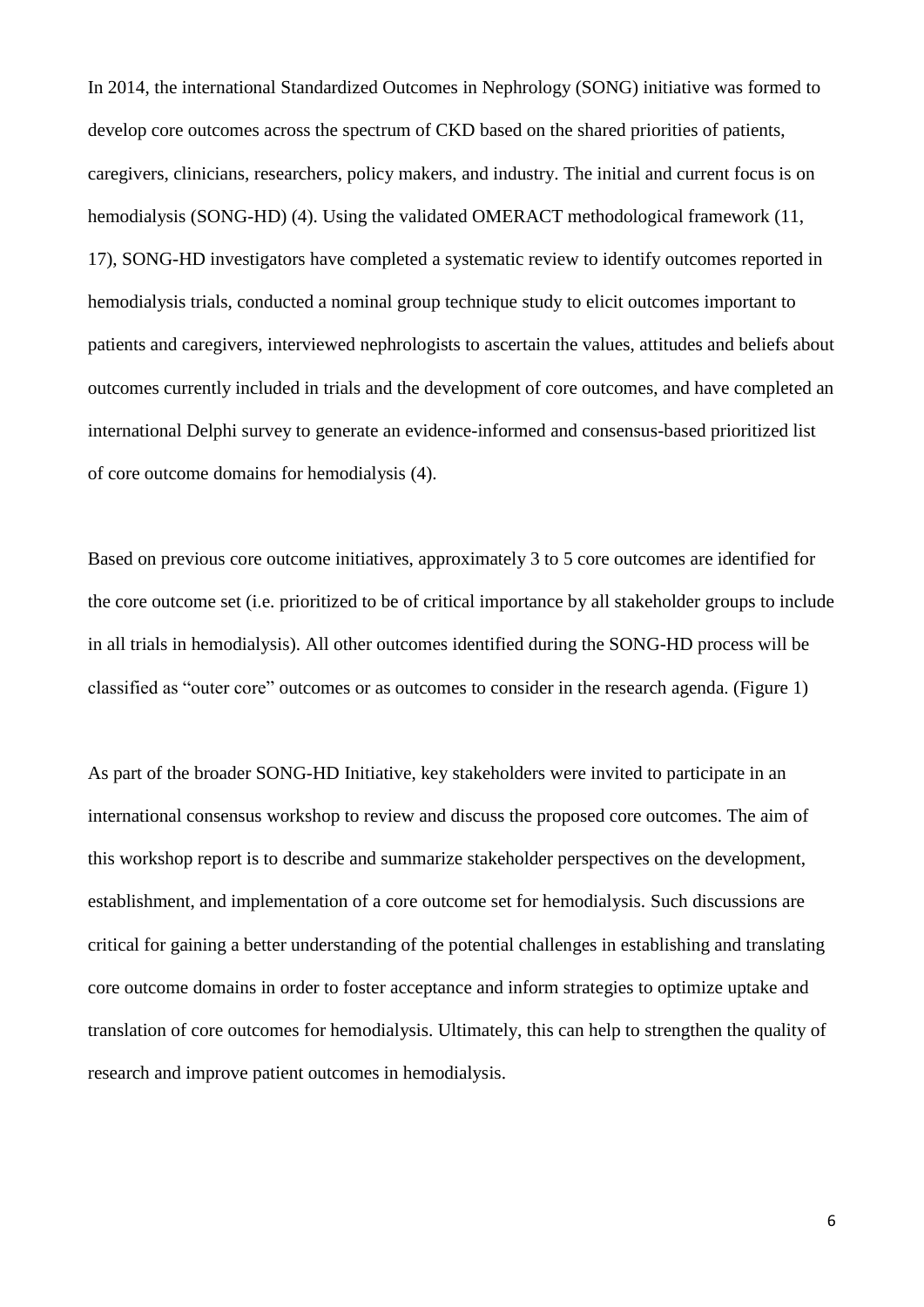#### **SONG-HD CONSENSUS WORKSHOP**

#### **Overview and context**

The international SONG-HD consensus workshop was convened to elicit stakeholder feedback on the identification and implementation of a potential core outcome set for hemodialysis trials and other forms of research. The potential core outcomes are based on preliminary data and interim analysis from an international Delphi survey that was completed by patients, caregivers, healthcare providers, policy makers, and funders. The outcomes with a mean and median score of  $\geq$  7 (defined as of critical importance) in both stakeholder groups were: dialysis adequacy, vascular access problems, fatigue, dialysis-free time, washed out after dialysis, cardiovascular disease, anemia, ability to work, blood pressure, mortality, mobility, impact on family/friends, and infection/immunity. The detailed analysis and final results of the Delphi are beyond the scope of this workshop report and will be published separately.

#### **Participants and contributors**

Patients and caregivers with experience of hemodialysis (n=8), and health professionals including nephrologists, nursing and allied health professionals, researchers, policy makers, and representatives from industry (n=47) attended the workshop (total n=55 attendees). SONG-HD investigators invited patients and caregivers from the United States (San Diego [n=1], Los Angeles [n=3], Houston [n=3]), and United Kingdom (London [n=1], member of SONG Executive Committee). Patients/caregivers received reimbursement for travel (interstate flight, transport, accommodation); thus their numbers were limited due to available resources.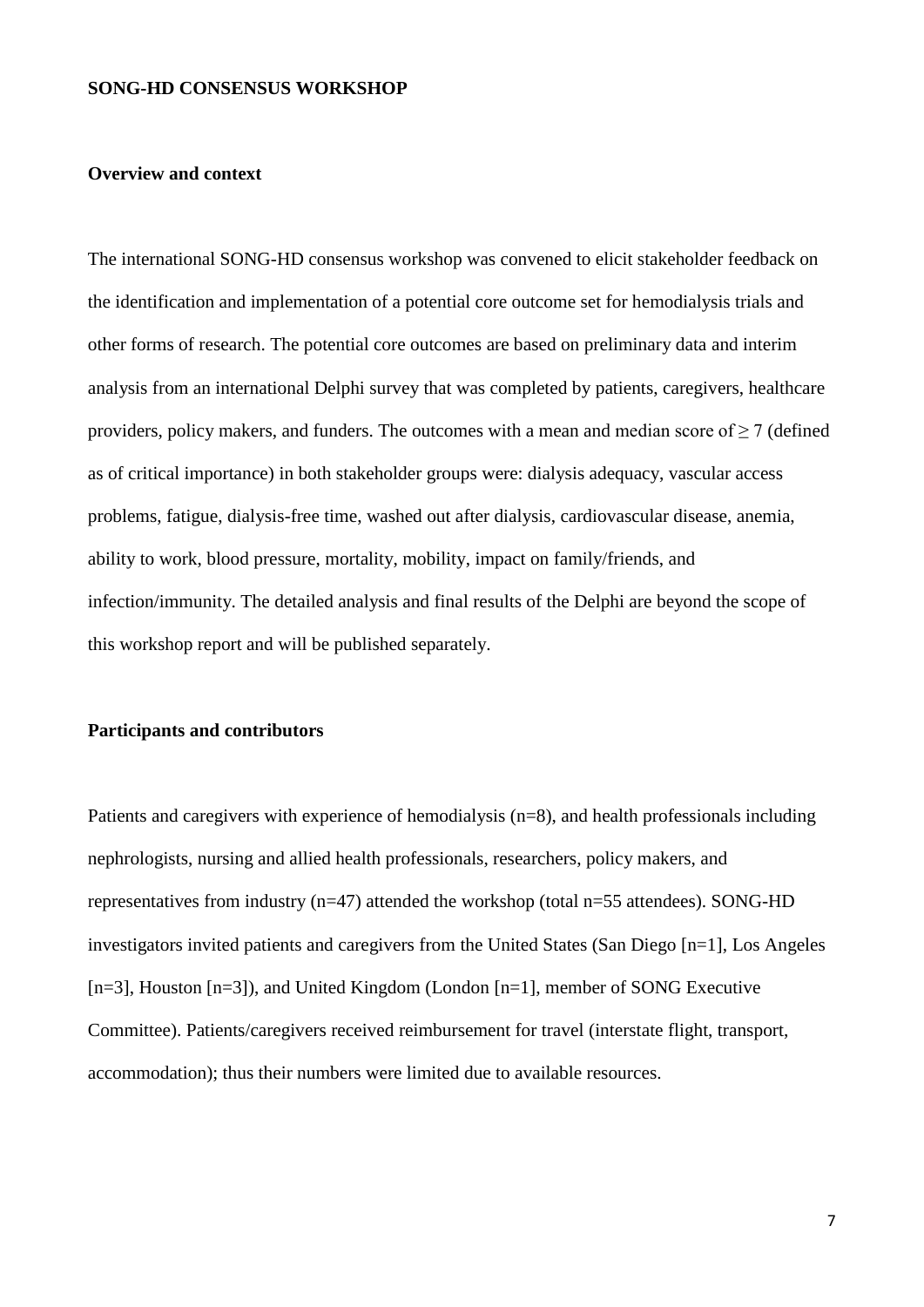Health professionals were purposively identified to include a range of practice locations, clinical experience, and roles in research, policy and industry. The health professional workshop attendees were from seven countries including United States (n=20), Australia (n=12), Canada (n=7), United Kingdom (n=4), Germany (n=2), New Zealand (n=1), and The Netherlands (n=1). Workshop contributors (n=17) were health professionals who provided feedback on the pre-workshop materials and preliminary report, but were unable to attend the workshop in person due to conflicting schedules.

The health professionals, including attendees and contributors, had a broad range of experience and expertise in research (epidemiology, clinical trials in hemodialysis, outcomes and outcome measures), and clinical nephrology (hemodialysis). Some held leadership and advisory positions on key global and national professional societies (e.g. International Society of Nephrology, American Society of Nephrology) and research, policy, industry, and consumer organisations, including (but not limited to) the United States, Centers for Disease Control and Prevention (CDC), Centers for Medicare and Medicaid Services (CMS), Food and Drug and Administration (FDA), National Institutes for Health (NIH), and Kidney Disease Improving Global Outcomes (KDIGO).

## **Workshop program and materials**

The two-hour workshop was held on November 7, 2015 at a hotel function room in San Diego, United States. This coincided with the American Society of Nephrology Kidney Week Annual Conference 2015 to maximize attendance. The workshop program and materials were provided to participants one week in advance. During the workshop, we presented an overview of the SONG-HD process and preliminary results, and a list of potential core outcomes. Participants were allocated to four breakout groups with 10-12 members. Each group had at least one patient or caregiver. Mixed-stakeholder breakout groups involving patients/caregivers, physicians, policy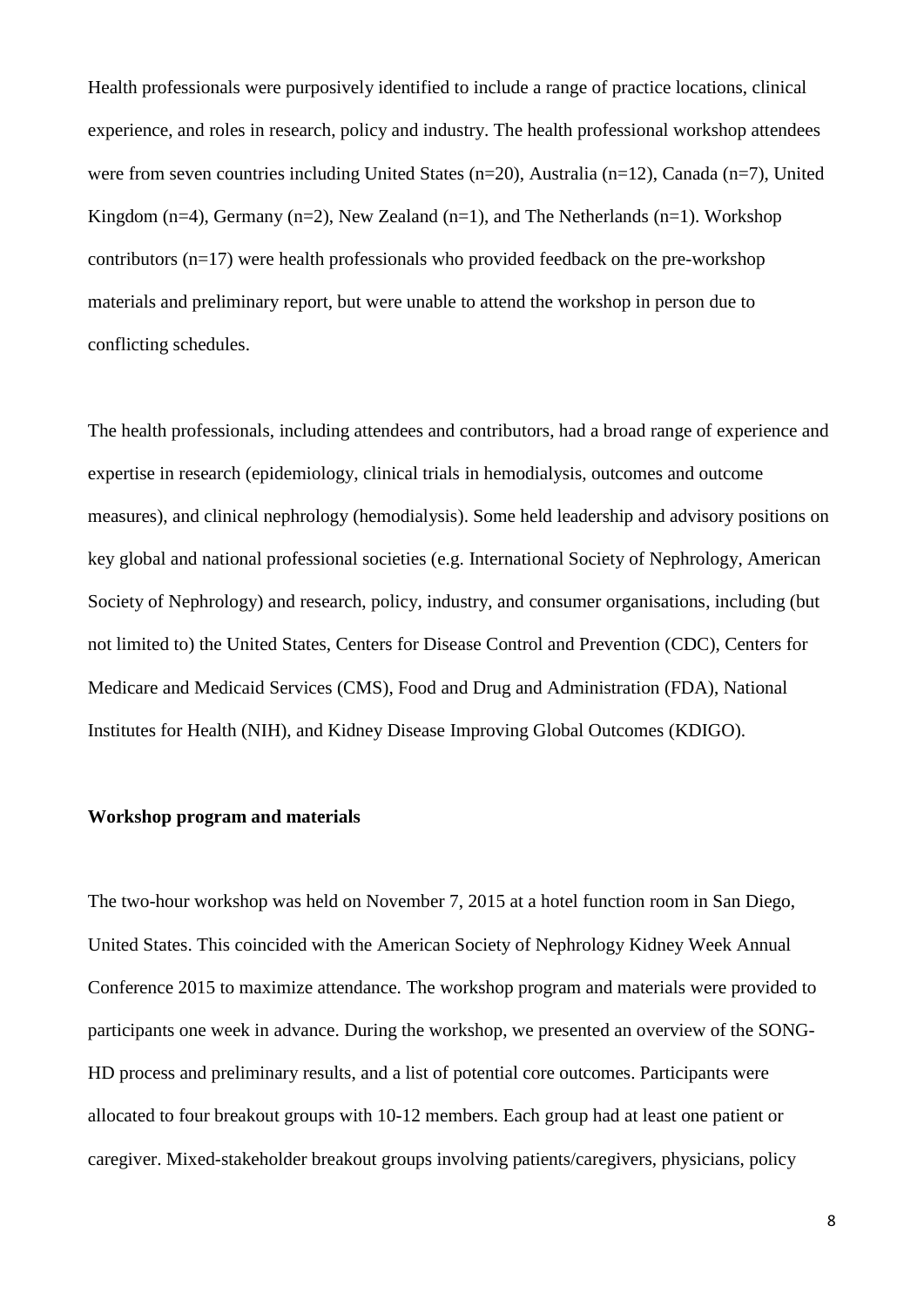makers, and representatives from industry were convened to allow for explanations and clarifications of concepts, richer exchange of ideas and knowledge, and breadth of discussion. The groups were facilitated by BM/SY [Group 1], AT/WCW/JP [Group 2], HT/DCW/NL [Group 3], and BH/JS [Group 4]. The facilitators attended a briefing session prior to the workshop and were provided with a question guide (Supplementary File 1).

Each facilitator asked participants in the breakout group to reflect and comment on the preliminary SONG-HD process and potential core outcomes, and to discuss strategies for implementing core outcomes. In the final plenary session, all the groups reconvened and a member from each group presented a summary of their discussion. BM facilitated a general discussion of the key issues raised across groups. All breakout and plenary discussions were audio-taped and transcribed. The transcripts were entered into HyperRESEARCH (ResearchWare Inc. United States. Version 3.0) to facilitate coding and analysis of the data. From the transcripts, AT identified and summarized the key considerations, challenges, and recommendations with regards to developing and implementing a core outcome set for hemodialysis. All participants and contributors received a draft workshop report to provide feedback within a two-week timeframe. Additional comments were integrated into the final report.

### **Post-workshop consultation**

All participants and contributors received a draft workshop report to provide feedback within a twoweek timeframe. Additional comments were integrated into the final report.

#### **SUMMARY OF WORKSHOP DISCUSSION**

The themes arising from the workshop discussion on the identification and implementation of core outcomes in hemodialysis are described in the following section. For some themes, a brief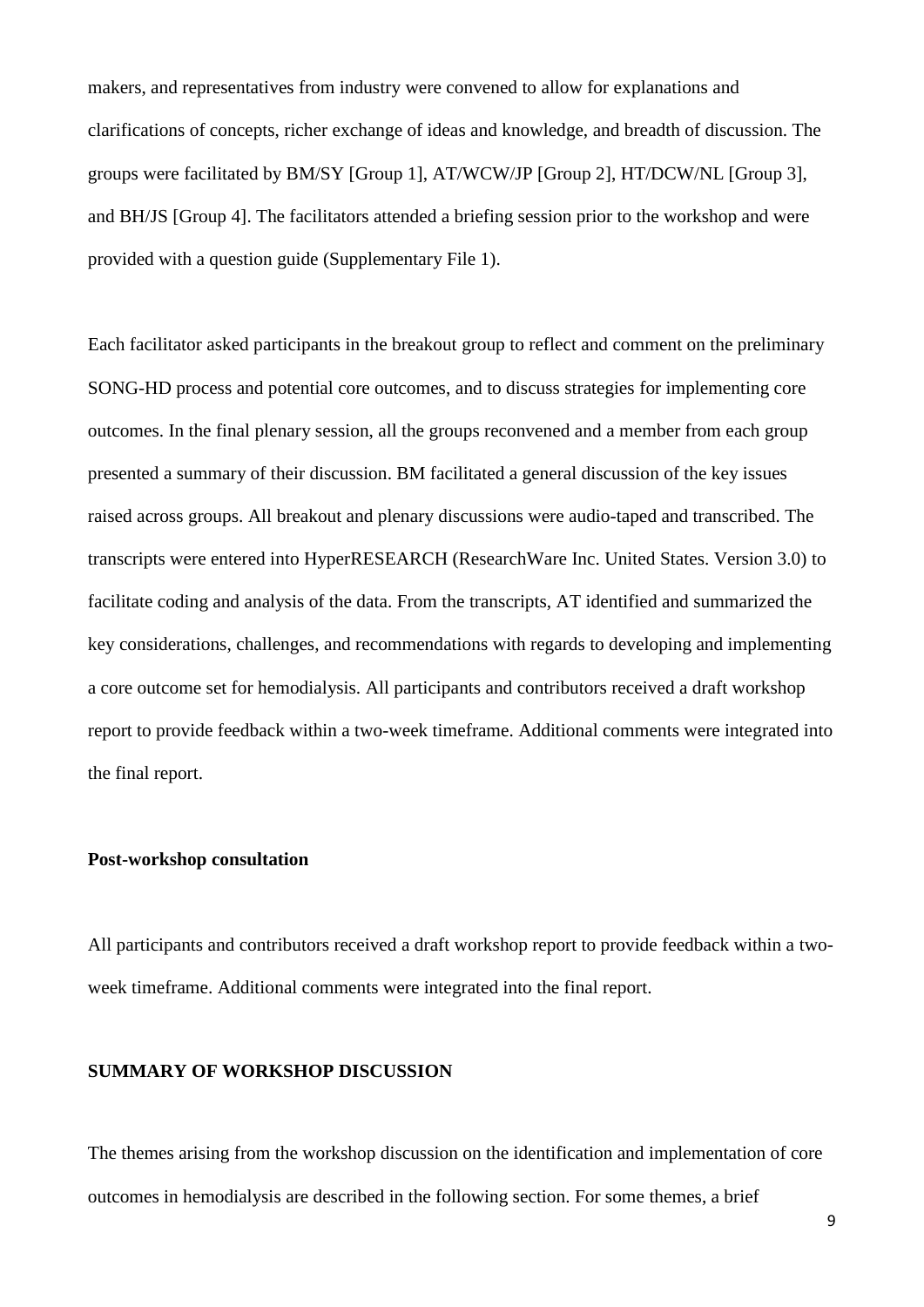explanation of the SONG-HD principles and process has been included to provide context for the discussion. Illustrative quotations for each theme are provided in Table 1. Key recommendations of the consensus workshop are outlined in Box 1.

#### **Identification of core outcomes**

#### Equitable stakeholder engagement

*Broad inclusion of patients:* Patient involvement is a fundamental principle underpinning the SONG-HD process. One of the phases in SONG-HD included a nominal group technique study with patients on haemodialysis (n=58) and caregivers (n=24) from Australia (Sydney, Melbourne) and Canada (Calgary), who identified and ranked outcomes they considered to be important [\(18\)](#page-22-4). The outcomes identified in the nominal group technique were augmented with outcomes identified in the systematic review to form the list of outcomes used in the international Delphi survey (September to November 2015) in which patients/caregivers and health professionals rated and ranked the importance of outcomes. Of the 1181 respondents in Round 1, 202 were patients/caregivers, and by Round 3 (one week prior to closing), 133 patients/caregivers had completed the survey. Compared with other initiatives to develop core outcomes, the SONG-HD Delphi survey includes the highest number of patients/caregiver respondents. However, the workshop participants recognized the potential exclusion of specific patient groups by demographic (e.g. socioeconomic status [low-income countries], low educational attainment, non-English speaking) and clinical characteristics (e.g. depression, cognitive impairment, critically ill). Thus, it was deemed necessary to acknowledge the potential limitations in the generalizability of core outcomes across all patient populations, and to assess strategies for broader engagement particularly of marginalized, minority or vulnerable groups, and to ensure that core outcomes are at least intrinsically important to most, if not all patients requiring hemodialysis.

10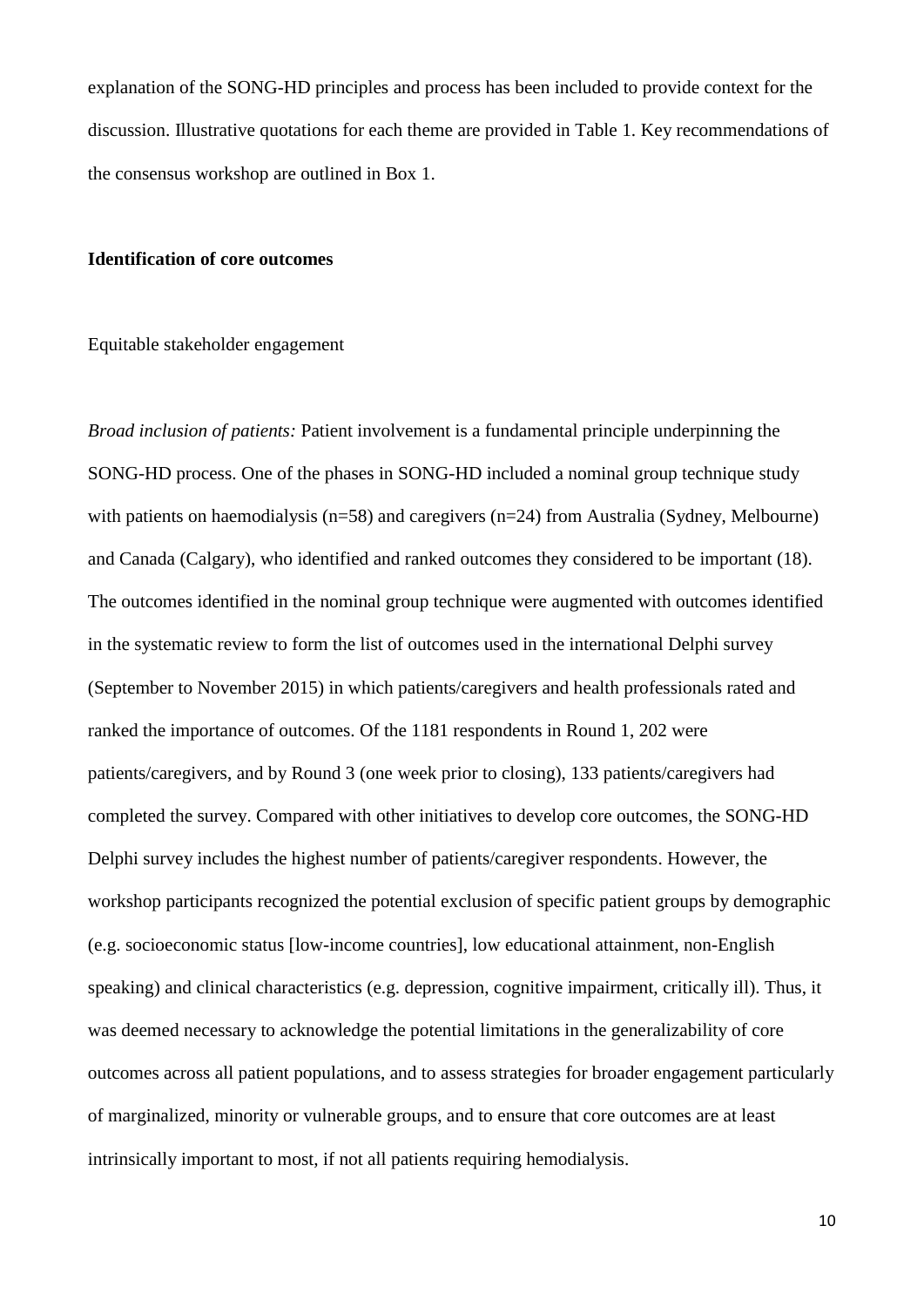*Maintaining balance of power: Participants observed that the preliminary Delphi results suggested* that health professional ratings appeared to remain similar throughout all rounds, whilst patient/caregiver ratings changed. For example, the outcomes "cardiovascular disease" and "vascular access problems" were moved up into the top 10 outcomes for patients/caregivers in Round 2. For some participants, this suggested an *"asymmetry"* of power in the Delphi process, which was thought to cause possible *"contamination"* requiring strategies to address an undue power imbalance (e.g. sensitivity analysis). However, some health professional attendees who had completed the Delphi stated they had changed their score to *"reflect"* the patient priorities. The Delphi results also indicated that health professionals increased their scores based on patient preferences, although the outcomes did not move into the top 10.

## Evolving priorities

Some participants expected that priorities for outcomes would inevitably change over time and suggested that SONG-HD should be a *"breathing initiative"* to allow opportunities to review, change, and add new outcomes. This was also regarded as a way of safeguarding against the possibility of core outcomes stifling innovation and interest in developing new and novel interventions *"coming into the market and changing the paradigm"* (health professional). Also, changes in dialysis technology may give rise to other new important outcomes. They also considered that the relevance of outcomes could be dependent on specific time-frames – *"If you've got a study that's looking at outcomes and prevalent patients in five years, you won't use the ones that are based on outcomes of five days"* (health professional)*,* which suggests that core outcomes should be relevant and measurable over time given the variability in the duration of trials.

Deconstructing language and meaning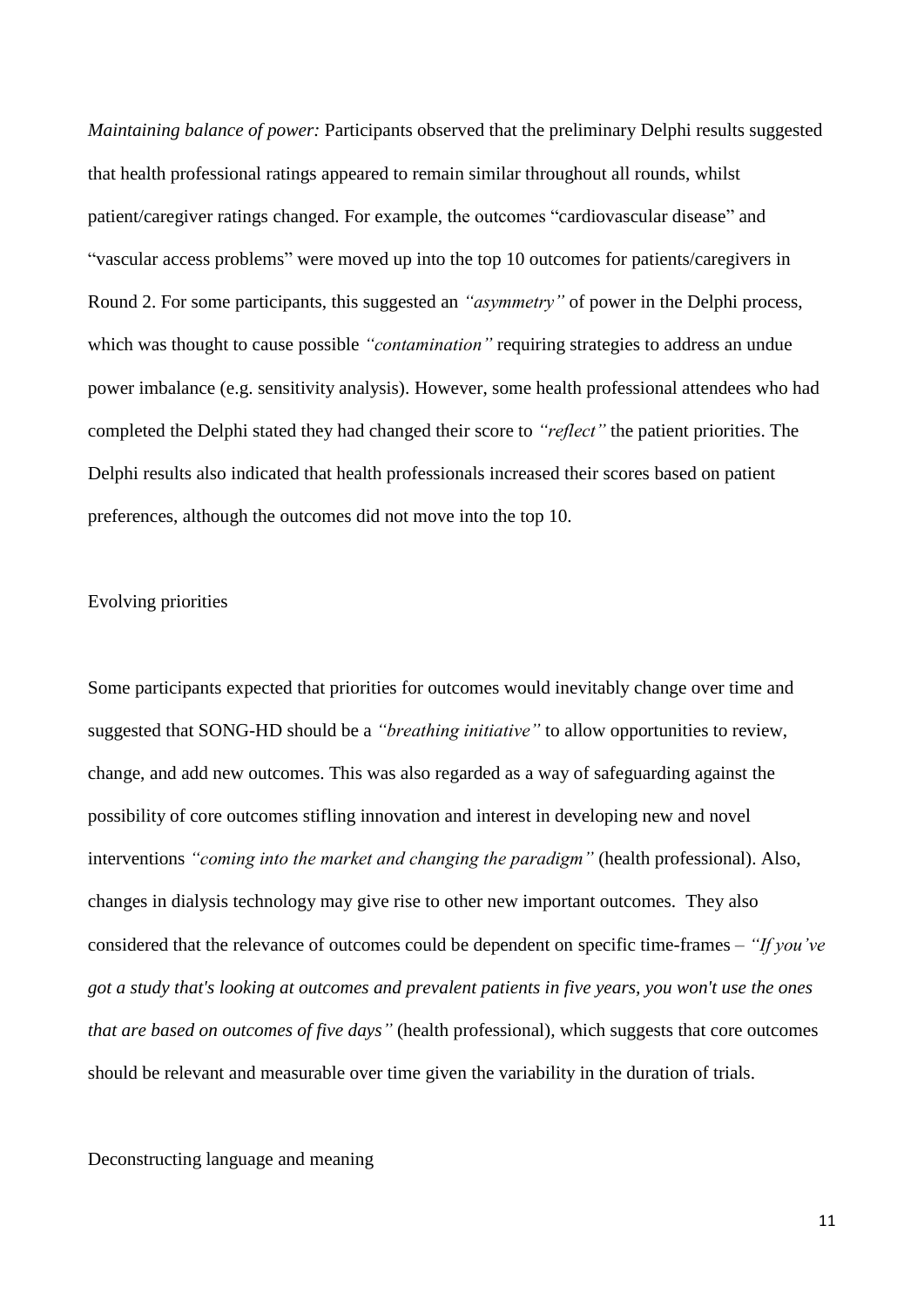Across all breakout groups, participants remarked on the controversy, ambiguity, and variability in the definition of some outcomes; particularly in reference to dialysis adequacy. Dialysis adequacy (defined in the survey as "how well the dialysis cleans the blood, clearance, Kt/V") was rated by patients/caregivers to be of highest importance based on the mean and median scores of ratings from 1 (lowest importance) to 9 (highest importance), which health professionals thought was unexpected. Participants discussed the controversies among nephrologists in defining dialysis adequacy based on *"urea kinetics, kt/V, fluid,"* and how it could be reflected in a broad range of other outcomes including *"phosphate, quality of life, rehabilitation, vascular access."* (health professional) Also, they reiterated the incongruence between health professionals and patients in how they conceptualized dialysis adequacy – *"adequate means dialysis that's adequate for patients and caregivers – 'to make me feel as normal as I can', for doctors, it's a reduction ratio."* (patient) Patients in the workshop conflated dialysis adequacy with range of other outcomes including mortality, quality of life, fatigue, function, time with the family – *"When you ask about adequacy, I think, what's my quality of life once I'm leaving the dialysis session? During my treatments that day, am I going to feel well enough to continue on with my day, as far as the adequacy and my feeling well, or am I going to feel tired?*" (patient) One patient challenged the term "adequacy" and urged to take *"dialysis practice from adequate to rehabilitative."* Based on patients' interpretations of dialysis adequacy, health professionals agreed that *"the patient/caregivers' number one outcome is not really dialysis adequacy, but wellbeing."* Another interpretation was that dialysis adequacy simply meant that dialysis was working properly and would instinctively be regarded as fundamentally important. The imprecision and *"complexity"* in defining dialysis adequacy meant that it would be too difficult to gain consensus on the definition, and thus potentially warranted exclusion as a core outcome.

#### Disentangling interdependency

12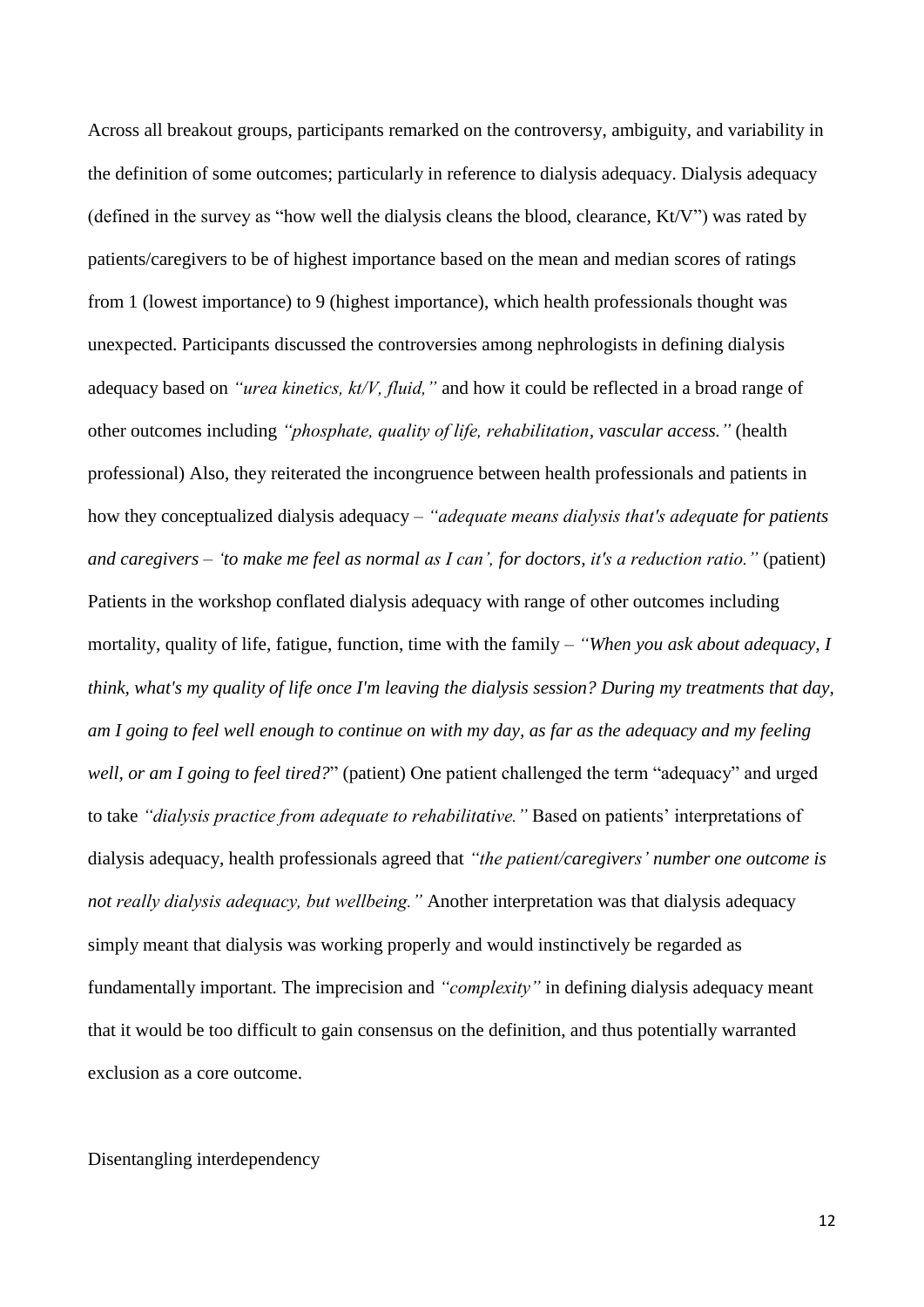Participants noted challenges arising from the apparent *"overlap," "association,"* or *"conflict"* between outcomes. They questioned whether *"by speaking about one item, does that actually reflect another item?"* (health professional) Some perceived outcomes related to quality of life was difficult to disentangle as they clustered together – *"I could summarize this as the desire to live as normal a life as possible, but you've got snippets, it's fragmented. So work is part of that, travel, family, friends, are all fragmented, so not one aspect of those can rise to the top. If those were combined, they might be the most important thing."* (patient) For clarity of meaning and feasibility, core outcome domains need to be explicitly disaggregated or if this was not possible, to be transparent about which outcomes overlap and their associations. Some suggested that outcome domains should remain as a single attribute outcome, rather than a multi-attribute outcome such as quality of life or well-being. Mortality was believed to be implicit in other outcomes and in principle should be included as an outcome domain in the core outcome set.

Some speculated that the prioritization of outcomes was influenced by people's level of knowledge and their confidence in the strength of the associations and causal pathways between outcomes, particularly between surrogate markers and clinical/quality of life endpoints. Health professionals suggested that patients may prioritize outcomes based on the extent they were educated about the *"consequences"* of certain outcomes – *"perhaps a drop in blood pressure is not important if we just asked patients, but if you ask us [nephrologists] we would say a drop in blood pressure is very important, because we know that that's going to affect your brain function, your heart function, and ability to function. I wonder if some of these things are just a difference in perception, of what leads to what."* Some argued the need to consider and prioritize the *"fundamental outcome"* that triggered a cascading effect on other outcomes, e.g. *"if we prevent cardiovascular and heart disease, we prevent hospitalization for let's just say myocardial infarction, then by logic, the patient*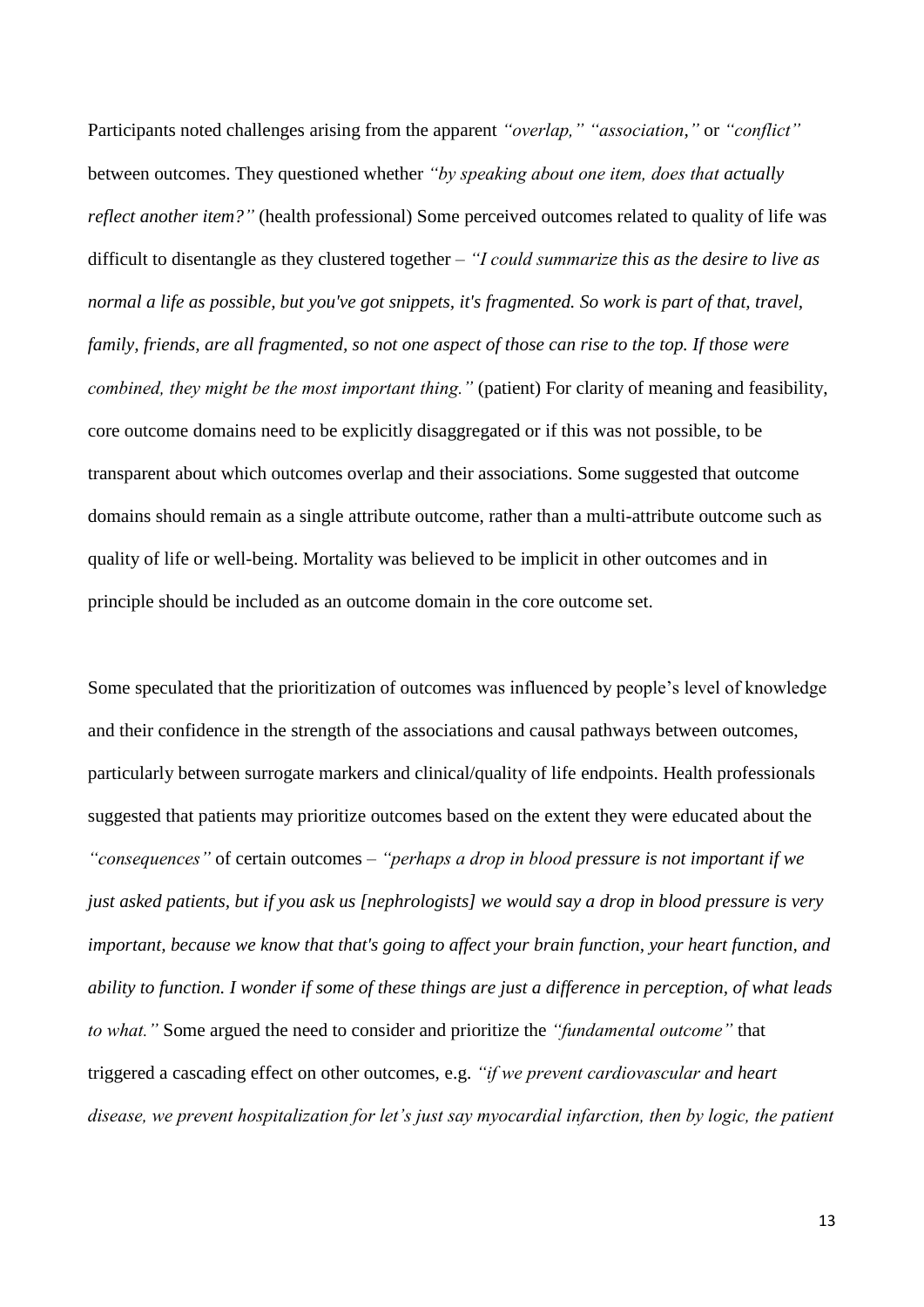*should be feeling better. If you are able to improve one thing, you should be able to improve the other."*(Health professional)

Some outcomes were *"not mutually exclusive and may be conflicting."* (Health professional) For example, workshop participants noted that ability to travel and dialysis free time directly conflicted with dialysis adequacy and that fatigue potentially conflicted with dialysis-free time. They suggested that core outcomes should *"reflect real achievable goals."* (Health professional)

#### Interventional applicability

As clinical trials usually evaluate a specific intervention, some participants asserted that triallists should not be *"forced to measure outcomes that are irrelevant to the trial."* (Health professional) They perceived that it might be challenging to establish core outcomes that would be applicable to the range of interventions for patients on hemodialysis including those targeting cardiovascular morbidity and mortality, vascular access, and quality of life and symptom control.

## Procedural efficiency

Participants agreed that it would be impossible to measure the plethora of outcomes within a trial in hemodialysis, and some believed that the SONG-HD consensus based process was effective and valuable for distilling the range of outcomes to a set based on the shared priorities of stakeholders – *"that's the beauty about the process - we have this smorgasbord of different outcomes but at the end of the day we can't measure everything. It's a matter of focus, it's a matter of efficiency and this process really helps us. On one hand, of course, focus on what was ranked extremely highly. Also there's a good list of outcomes that people have considered that really are not important and just getting that noise out of the entire system is already a good contribution."* (Health professional)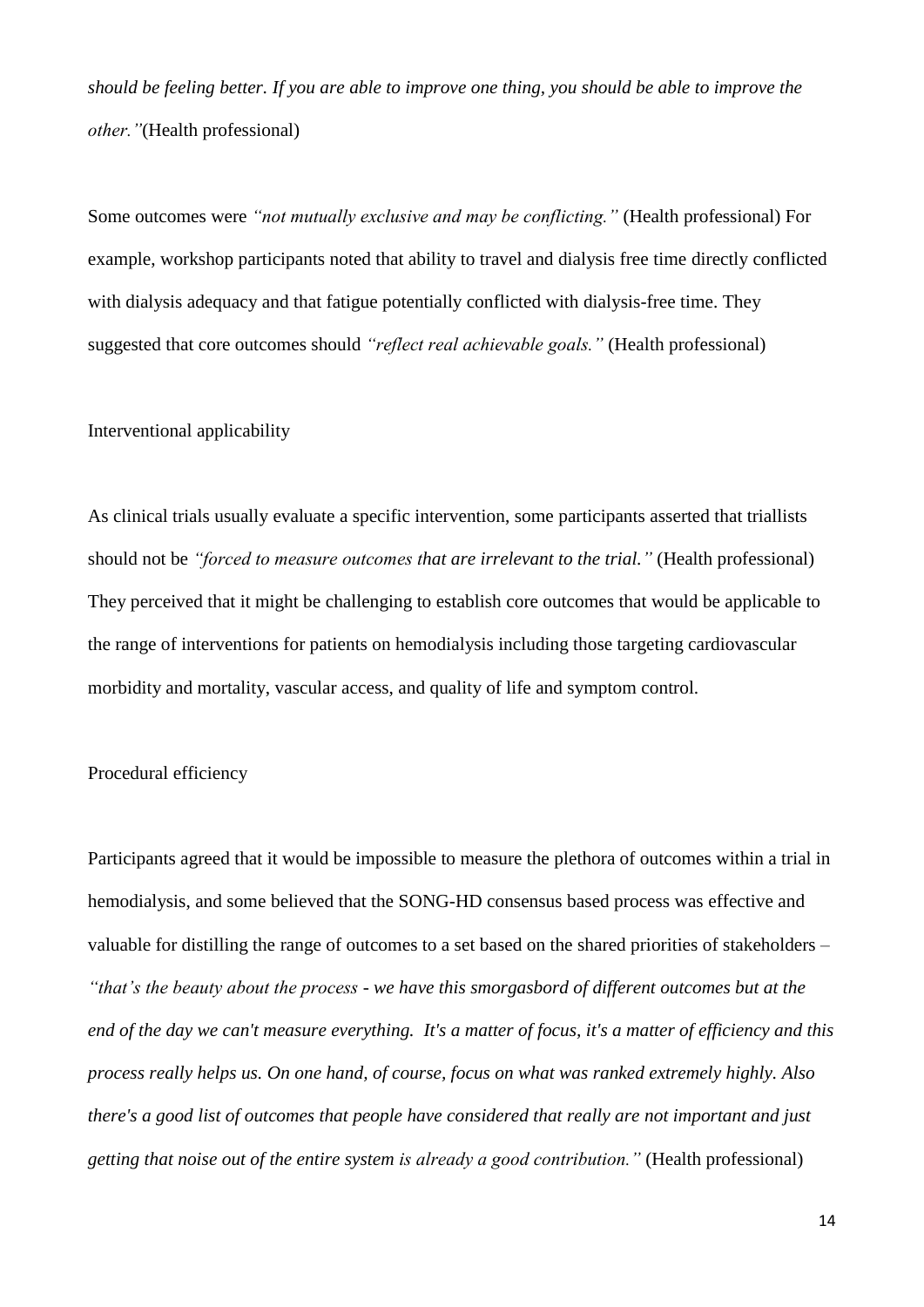Some suggested outcomes that had not been included or identified as a priority in the Delphi survey as less than 10% of participants on the Delphi panel had submitted it has a new outcome (e.g. residual kidney function as mentioned as an important quality indicator). However, all suggestions for outcomes would be explicitly included in the research agenda depicted in Figure 1.

#### **Implementation**

Feasibility and validity of outcome measures

*Feasibility:* Participants in all breakout groups emphasized that core outcomes would require simple and inexpensive outcome measures in order to be effectively implemented in trials – *"data costs money, and so simple outcomes like mortality are cheap and affordable, but other outcomes may actually involve some cost and complexity of measurement."* (Health professional) As an example, they regarded lengthy patient-reported outcome measures as *"obtrusive and burdensome."* (Health professional) Some discussed the increasing focus on pragmatic clinical trials and maintained that it would only be feasible to include outcome measures that *"can be done day-to-day, that doesn't really require a lot of data collection by research coordinators, things that are already available in the unit."* (Health professional) Moreover, some suggested that the outcomes should first be measured in routine clinical practice prior to implementing them in the trial setting to ensure feasibility.

*Validity:* The participants mentioned that core outcomes and outcome measures would also need to be validated. "*My own bias is not to leap in there with clinical trials of that particular outcome but to include it in an observation data set so at least you can generate some hypotheses around it, look at them in a meaningful way. I noticed that these are just a list of things that were in clinical trials but it doesn't discriminate about whether they were successful in clinical trials or whether they*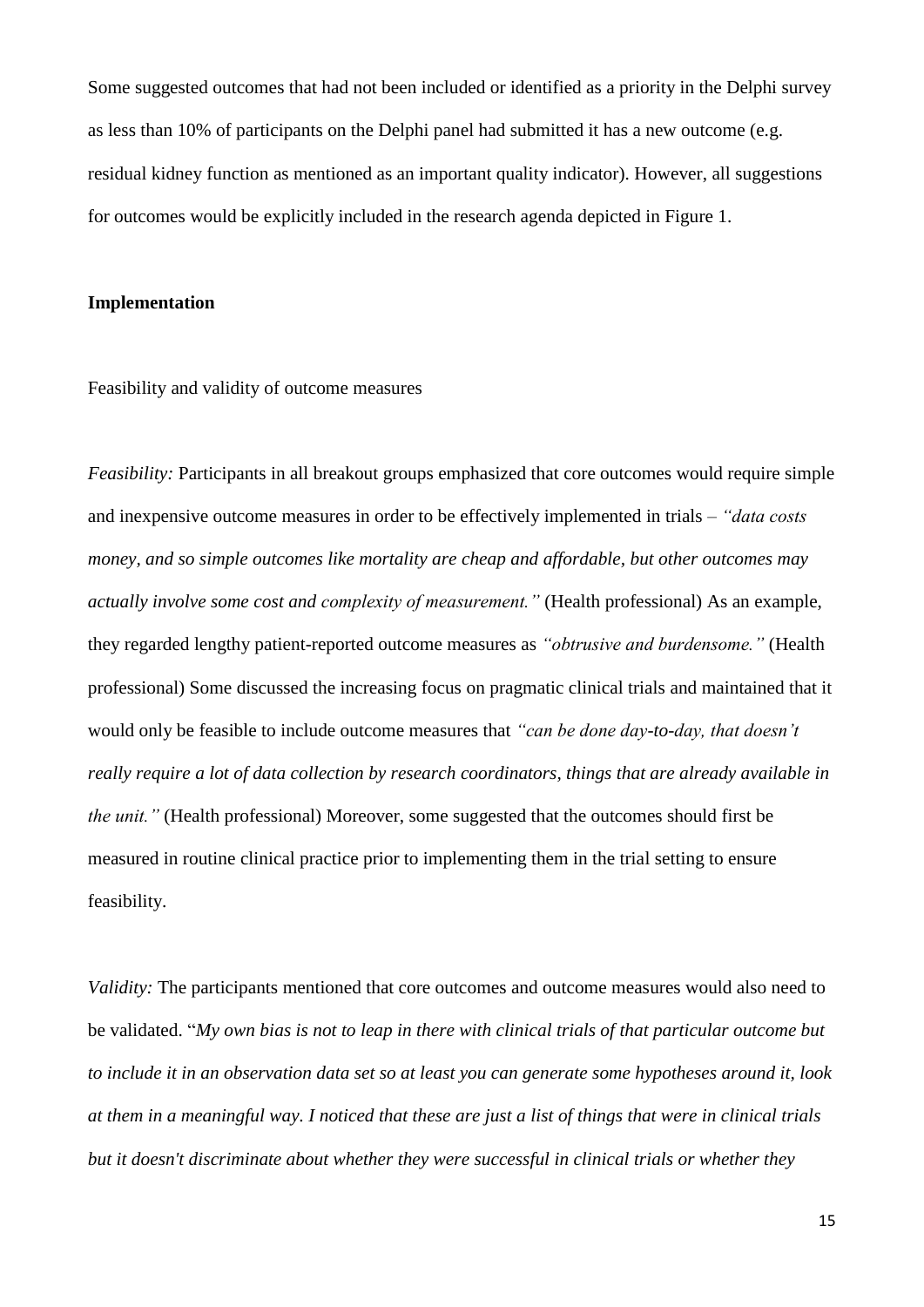*were like clinical trialed and then it's gone."* (Health professional) Some considered that patientreported outcome measures must be carefully selected or developed in view of the *"possibility that the patient is not being accurate with you and the questions you ask – that's when you have a flawed set of data."* (Health professional)

Propagating a patient-centered paradigm

SONG-HD was viewed as contributing to a paradigm shift in hemodialysis research by identifying outcomes important to patients, and regarded as an effective mechanism for *"bringing the patient voice to the table.*" (Patient) The major mismatch between health professional and patient priorities for outcomes in the Delphi survey was *"eye-opening,"* which demonstrated the importance of "*learning from both sides"* (patient) *and* underscored a need to *"reconcile the people with the numbers.*" (Patient) Some advocated that patient-important outcomes should be regarded and used as a starting point – *"we don't have the trial [to give people the best possible life]. We're going to talk for another 10 years about how we're going to do this when maybe we should start publishing data of what patients really want to have and bring this out. Then these so-called soft outcomes will be the hard outcomes and we influence it from that angle."*(Health professional)

Participants expected that SONG-HD would garner interest and support from policy and regulatory agencies and industry with a shared interest and goal to identify and integrate patient preferences in research and clinical care – *"what everyone is looking for is making patients a much bigger part of all of this."* (Health professional) They suggested active dissemination through the Kidney Disease Global Initiative – *"this information should be disseminated to KDIGO, which is a worldwide authority and does this clinical trial design workshop. At the moment, they are going in a totally different direction. They are more on the drug side, make trials bigger and KDIGO has to look at other outcomes and bring this to the front, that other outcomes are more important than this. You*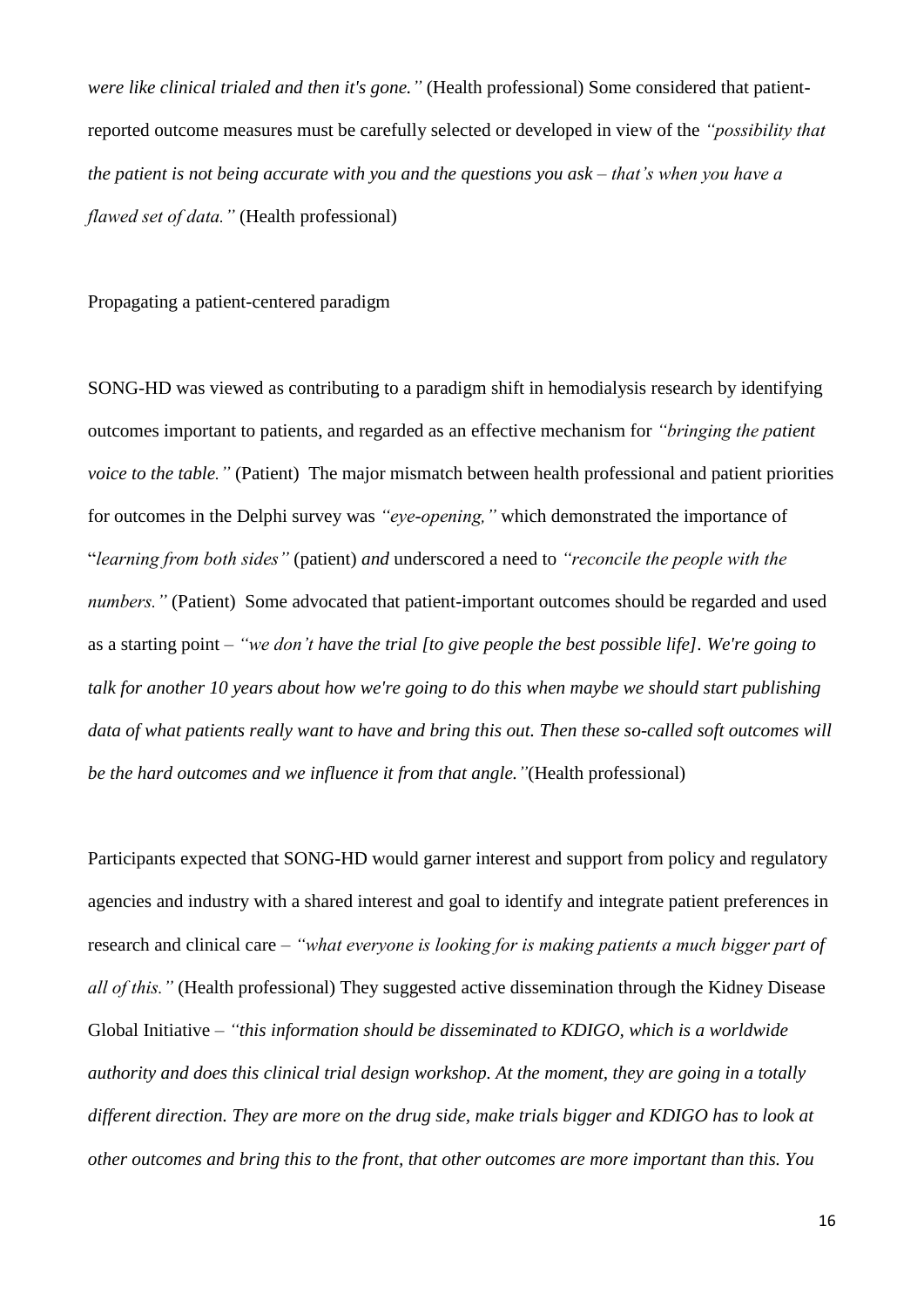*mentioned outcomes which are on the patient side, and I think that politicians and funding bodies listen to patients and they will provide money and then these trials and new information can become available."* (Health professional) Some suggested that it would be important for regulatory agencies to approve drugs or devices based on the core outcomes as part of the SONG-HD implementation strategy.

Contextualizing translation of outcomes

The different contexts for implementing core outcomes were identified by some participants – *"one is clinical studies and how you standardize those; but the other is actually the carrot to get people to practice and treat people in certain ways, the incentives that are out there."* (Health professional)Also, some questioned whether there might be different implications for establishing a core outcome set *"to drive the research agenda by choosing which outcomes are important, [or] to ensure that whatever the research agenda is, that the outcomes that are in it are reasonably standardized across different trials with similar goals*." (Health professional) Also, some suggested that core outcomes could potentially be used to support the shift to outcome based commissioning in the health sector.

## **DISCUSSION**

Overall, the workshop participants and contributors supported the principle of establishing a set of core outcomes to optimize the relevance and value of research to guide decision-making in hemodialysis. The SONG-HD process was deemed valuable in focusing attention on outcomes that were regarded as important across all stakeholder groups, and in revealing important discrepancies in how outcomes were prioritized and conceptualized between patient/caregivers and health professionals. The workshop participants and contributors also identified several challenges and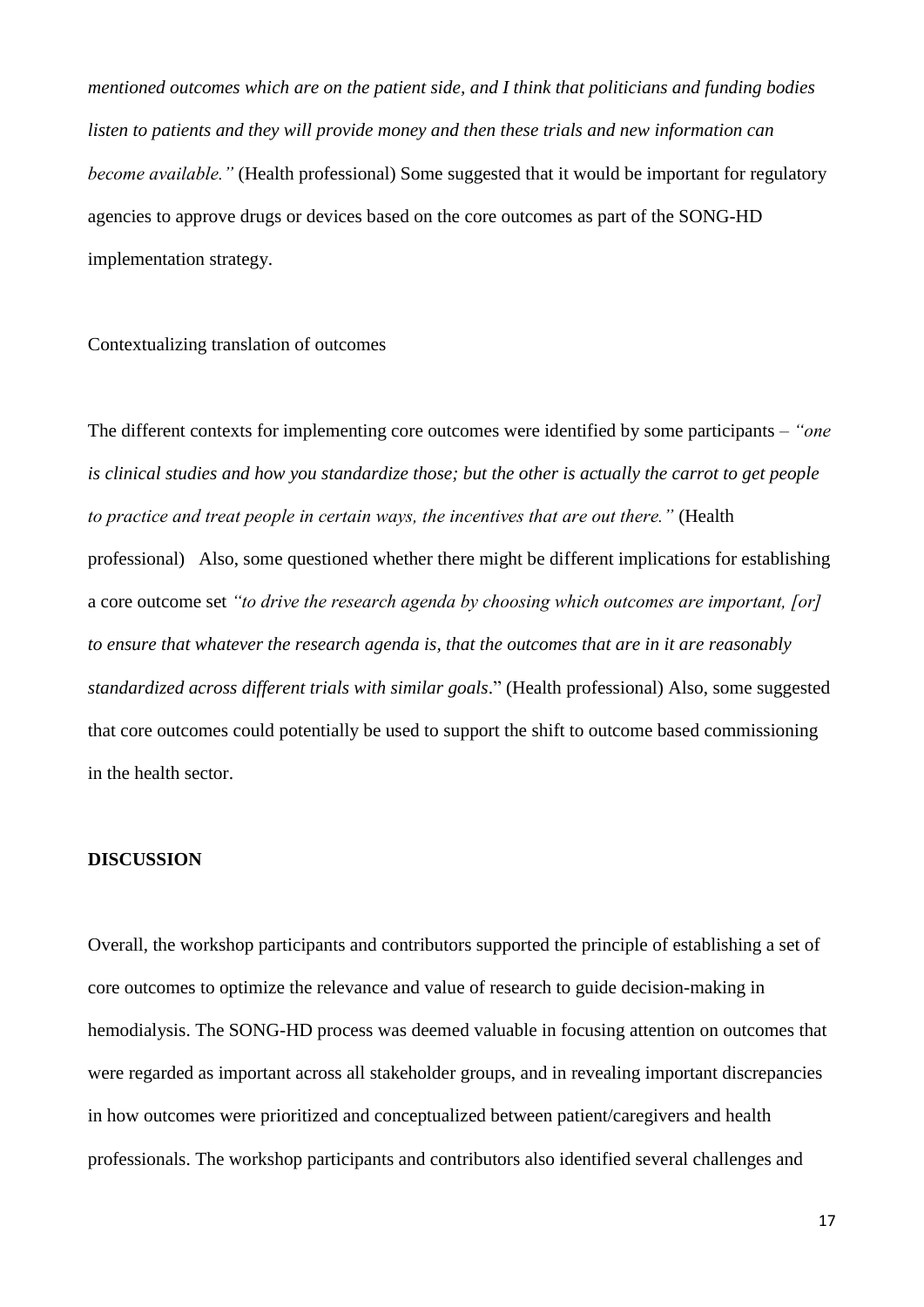recommended that establishing core outcomes in hemodialysis required: equitable stakeholder engagement to ensure relevance across different patient populations; flexibility to consider evolving priorities over time; deconstruction of language and meaning for conceptual consistency and clarity; separation of attributes (i.e. single attribute outcome) to avoid overlap; acknowledgement of potential associations between outcomes; and an assessment of applicability to the range of interventions in hemodialysis. For implementation, they proposed that core outcomes must have simple, inexpensive and validated outcome measures, which can be used in the context of clinical care (quality indicators) and trials (including pragmatic trials), and be endorsed by regulatory agencies.

Some of these recommendations are similar to those put forward by OMERACT and the Core Outcome Measures in Effectiveness Trials (COMET) initiative on developing core outcome sets for clinical trials, who also highlighted the need for broad and diverse stakeholder involvement, periodic review and update of core outcomes, and development of valid and feasible outcome measures [\(11,](#page-22-0) [16\)](#page-22-2). However, this workshop identified additional challenges and recommendations in the context of establishing and implementing core outcomes in hemodialysis; particularly with regards to ensuring clarity and consistency in defining specific outcomes (e.g. dialysis adequacy, vascular access complications), and application to different trial and clinical contexts.

The workshop recommendations (Box 1) will be integrated into the finalization of the core outcome domains for hemodialysis, the subsequent development of core outcome measures, and implementation strategies for translating the core outcomes into hemodialysis trials and other forms of research. We believe that this will foster acceptance and optimize the uptake and translation of core outcomes in hemodialysis research, for better treatment and patient outcomes in hemodialysis.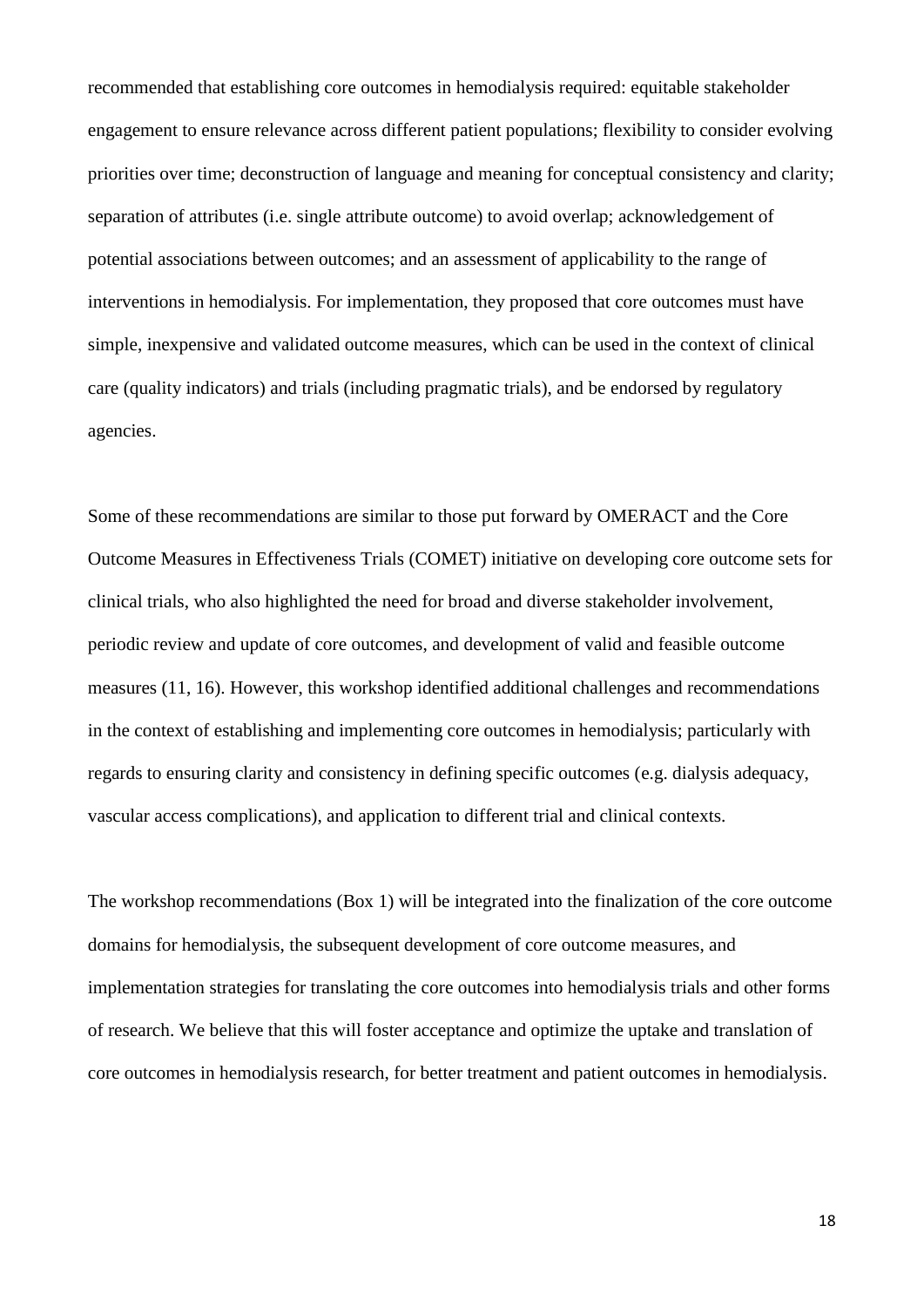### **Acknowledgements**

The following people attended the SONG-HD San Diego 2015 Consensus workshop: Braden Manns, Brenda Hemmelgarn, David Wheeler, Tess Harris, Wolfgang Winkelmayer, Allison Tong, Andrew Narva, Billy Powell, Brenda Hurd, Brendan Barrett, Brigitte Schiller, Bruce Culleton, Carmel Hawley, Charmaine Lok, Christoph Wanner, Daniel Weiner, David Johnson, David Rosenbloom, Dena Rifkin, Deshia Bookman, Donal O'Donoghue, Edwina Brown, Elena Bavlovlenkov, Helen Tam-Tham, Jack Williams, Jane Schell, Jenny Shen, Jochen Raimann, John Daugirdas, John Kusek, Jule Pinter, Kevan Polkinghorne, Kevin Abbott, Mark Marshall, Martin Gallagher, Michael Walsh, Michael Zappitelli, Michelle Josephson, Nicholas Larkins, Nicole Evangelidis, Orlando Houston, Peter Kerr, Prabir Roy-Chaudhury, Rachael Morton, Raj Mehrotra, Rene Van Den Dorpel, Rita Suri, Reva Parks, Ron Wald, Ronke Apata, Sajeda Youssouf, Shalia Gibson, Sreedhar Mandayam, Stephen Fadem, Steve Holt.

| <b>Name</b>               | <b>Affiliation (organisation/institute)</b>              | Country    |
|---------------------------|----------------------------------------------------------|------------|
| Allan Collins             | Hennepin Healthcare System, Inc. University of Minnesota | <b>USA</b> |
| <b>Andrew Narva</b>       | <b>US National Institutes of Health</b>                  | <b>USA</b> |
| <b>Benedicte Sautenet</b> | The University of Sydney                                 | Australia  |
| <b>Billy Powell</b>       | <b>Baylor College of Medicine</b>                        | <b>USA</b> |
| Brenda Hurd               | <b>Baylor College of Medicine</b>                        | <b>USA</b> |
| <b>Brendan Barrett</b>    | <b>Memorial University</b>                               | Canada     |
| <b>Brigitte Schiller</b>  | Satellite Healthcare                                     | <b>USA</b> |
| <b>Bruce Culleton</b>     | <b>Baxter International</b>                              | <b>USA</b> |
| Carmel Hawley             | University of Queensland, Princess Alexandra Hospital    | Australia  |
| Carol Pollock             | The University of Sydney, Royal North Shore Hospital     | Australia  |
| Charmaine Lok             | University Health Network                                | Canada     |
| Christoph Wanner          | Universitätsklinikum Würzburg                            | Germany    |
| Christopher Chan          | University Health Network                                | Canada     |
| Daniel Weiner             | Tufts New England Medical Center                         | <b>USA</b> |
| David Harris              | The University of Sydney, Westmead Hospital              | Australia  |
| David Johnson             | University of Queensland, Princess Alexandra Hospital    | Australia  |
| David Rosenbloom          | <b>ESRD Network 18</b>                                   | <b>USA</b> |
| Dena Rifkin               | University of California San Diego                       | <b>USA</b> |
| Deshia Bookman            | <b>Baylor College of Medicine</b>                        | <b>USA</b> |
| Edwina Brown              | Imperial College London                                  | UK         |
| Elena Bayloylenkoy        | Centers for Medicare and Medicaid Service (CMS)          | <b>USA</b> |

|  |  | *SONG-HD Workshop Investigators |
|--|--|---------------------------------|
|--|--|---------------------------------|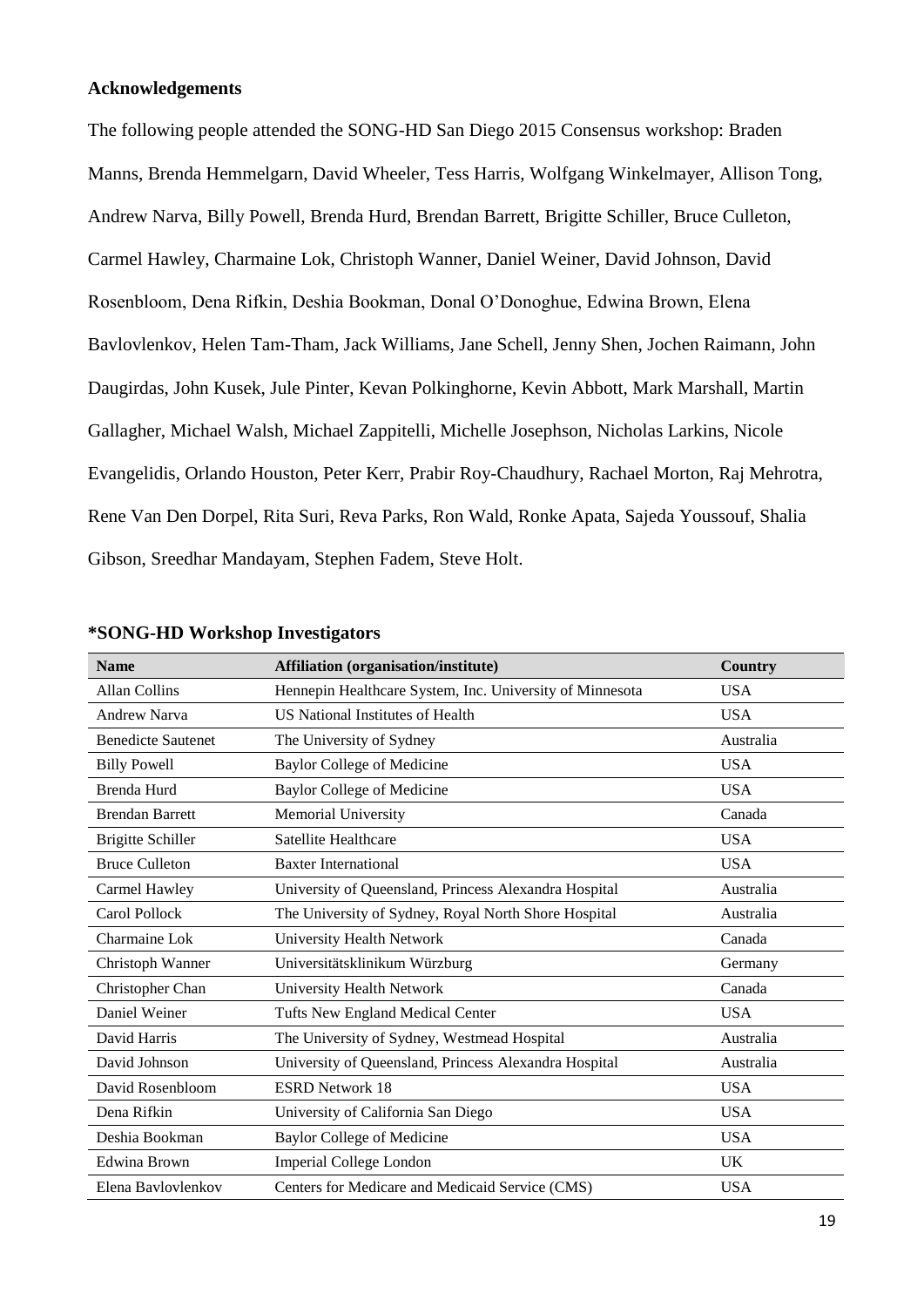| Francesca Tentori         | Arbor Research Collaborative for Health             | <b>USA</b>      |
|---------------------------|-----------------------------------------------------|-----------------|
| <b>Jack Williams</b>      | Habor - UCLA Medical Center                         | <b>USA</b>      |
| Jane Schell               | University of Pittsburgh                            | <b>USA</b>      |
| Jennifer Flythe           | University of North Carolina                        | <b>USA</b>      |
| Joachim Ix                | University of California San Diego                  | <b>USA</b>      |
| Jochen Raimann            | <b>Renal Research Institute</b>                     | <b>USA</b>      |
| <b>Joel Andress</b>       | Centers for Medicare and Medicaid Service (CMS)     | <b>USA</b>      |
| John Agar                 | University Hospital Geelong                         | Australia       |
| John Daugirdas            | University of Illinois                              | <b>USA</b>      |
| John Gill                 | University of British Columbia, St. Paul's Hospital | Canada          |
| John Kusek                | <b>US National Institutes of Health</b>             | <b>USA</b>      |
| Kevan Polkinghorne        | Monash University, Monash Medical Centre            | Australia       |
| Kevin Abbott              | US National Institutes of Health                    | <b>USA</b>      |
| Len Usyvat                | Renal Research Institute, Fresenius Medical Care    | <b>USA</b>      |
| Mahesh Krishnan           | DaVita                                              | <b>USA</b>      |
| Marcello Tonelli          | University of Calgary                               | Canada          |
| Mark Marshall             | <b>Baxter</b>                                       | New Zealand     |
| Martin Gallagher          | The University of Sydney, Concord Hospital          | Australia       |
| Michael Germain           | <b>Baystate Health</b>                              | <b>USA</b>      |
| Michael Walsh             | <b>McMaster University</b>                          | Canada          |
| Michael Zappitelli        | Montreal Children's Hospital                        | Canada          |
| Michelle Josephson        | University of Chicago                               | <b>USA</b>      |
| <b>Nilka Rios Burrows</b> | Centers for Disease Control and Prevention (CDC)    | <b>USA</b>      |
| Orlando Houston           | Not applicable                                      | <b>USA</b>      |
| Peter Kerr                | Monash University, Monash Medical Centre            | Australia       |
| Peter Kotanko             | Renal Research Insitute                             | <b>USA</b>      |
| Prabir Roy-Chaudhury      | University of Arizona                               | <b>USA</b>      |
| <b>Rachael Morton</b>     | <b>NHMRC</b> Clinical Trials Centre                 | Australia       |
| Raj Mehrotra              | University of Washington                            | <b>USA</b>      |
| Rene van den Dorpel       | Maasstadhospital                                    | The Netherlands |
| Rita Suri                 | Centre Hospitalier de l'Université de Montréal      | Canada          |
| Ron Wald                  | St Michael's Hospital                               | Canada          |
| Ronke Apata               | Centers for Disease Control and Prevention (CDC)    | <b>USA</b>      |
| Shalia Gibson             | Habor – UCLA Medical Center                         | <b>USA</b>      |
| Sharrilyn Evered          | Centers for Medicare and Medicaid Service (CMS)     | <b>USA</b>      |
| Stephen Fadem             | <b>Baylor College of Medicine</b>                   | <b>USA</b>      |
| Stephen McDonald          | The University of Adelaide, Royal Adelaide Hospital | Australia       |
| <b>Steve Holt</b>         | Royal Melbourne Hospital                            | Australia       |
| Terence Kee               | Singapore General Hospital                          | Singapore       |

USA, United States of America; UK, United Kingdom; NA. patient without email address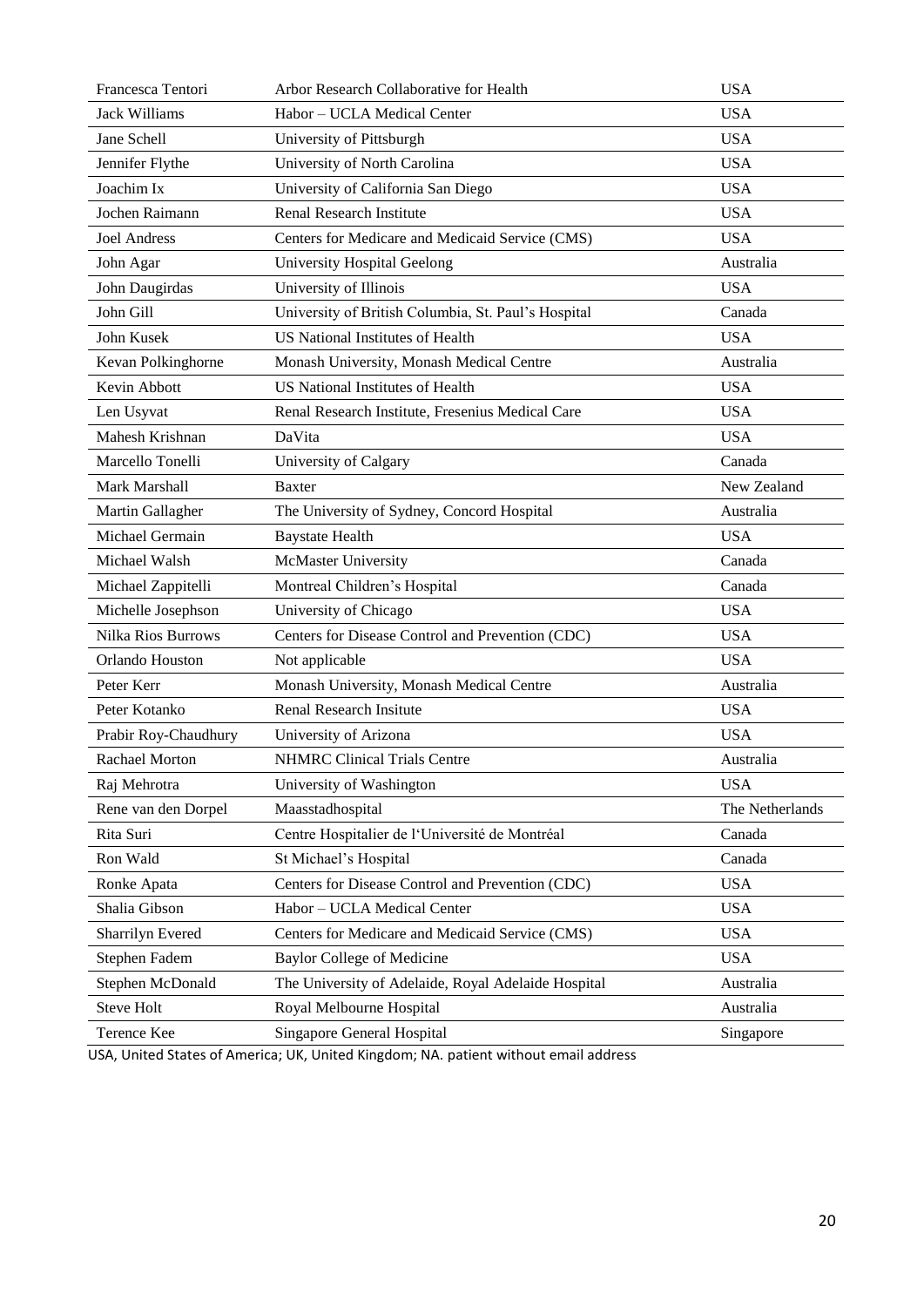**Contributions:** research idea and study design: all authors; data acquisition: A.T., B.H., B.M., D.C.W, N.E., P.T., S.C., W.V.B., W.C.W., H.T., J.S., J.P., N.L., S.Y., J.C.C.; data analysis /interpretation: all authors. Each author contributed important intellectual content during manuscript drafting or revision and accepts accountability for the overall work by ensuring that questions pertaining to the accuracy or integrity of any portion of the work are appropriately investigated and resolved. A.T. takes responsibility that this study has been reported honestly, accurately, and transparently; that no important aspects of the study have been omitted

## **Support and financial disclosure declaration:**

The workshop (and SONG-HD) is funded by the National Health and Medical Research Council (1098815). AT is supported by a NHMRC Fellowship (1106716). The funding organization had no role in the design and conduct of the study; collection; management, analysis and interpretation of the data; preparation, review, or approval of the manuscript.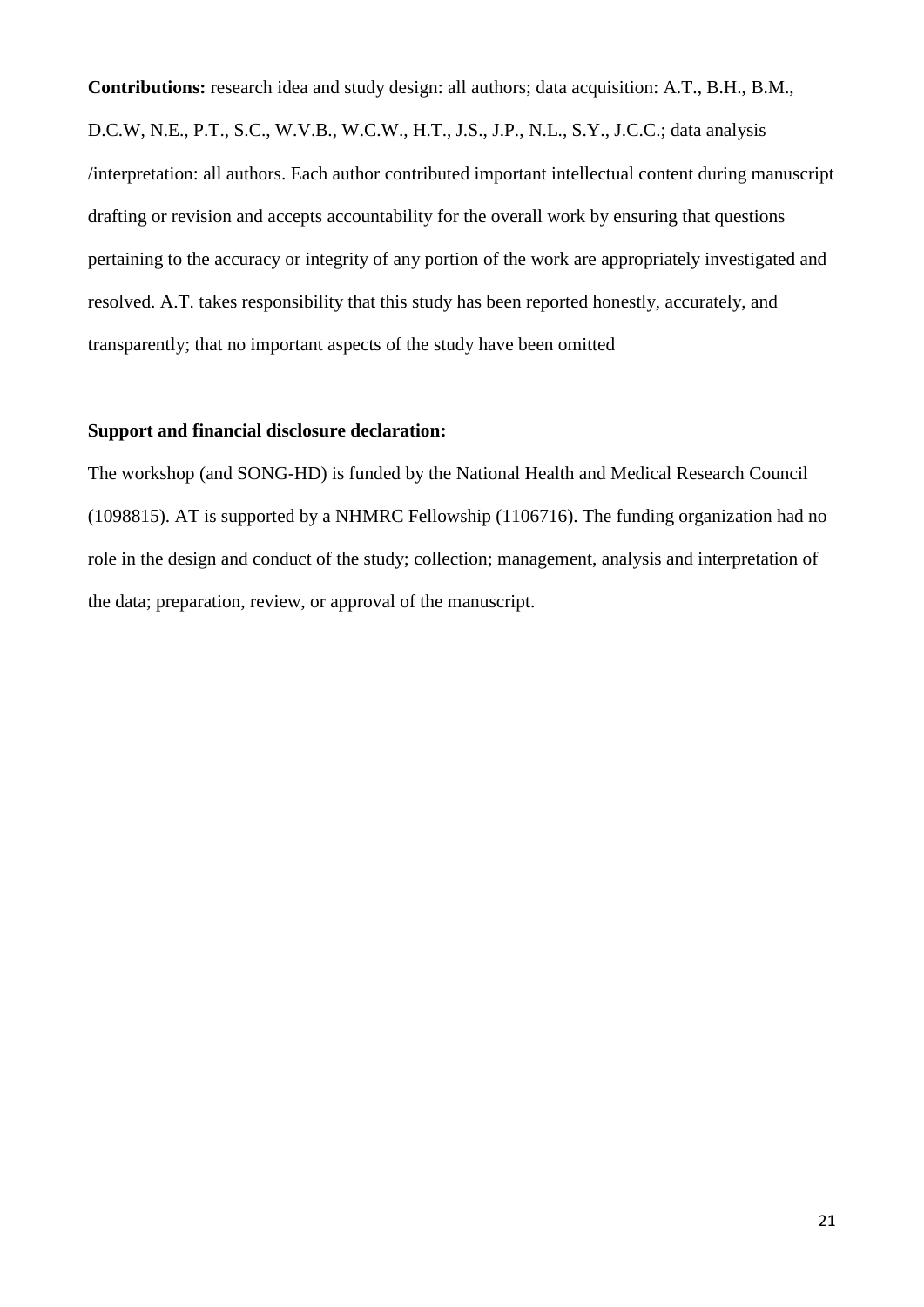#### **References**

<span id="page-21-0"></span>1. Karopadi AN, Mason G, Rettore E, Ronco C. The role of economies of scale in the cost of dialysis across the world: a macroeconomic perspective. Nephrol Dial Transplant 2014;29(4):885- 92.

2. Klarenbach S, Manns B. Economic evaluation of dialysis therapies. Semin Nephrol 2009;29(5):524-32.

3. Pai AB, Cardone KE, Manley HJ, et al. Medication reconciliation and therapy management in dialysis-dependent patients: need for a systematic approach. Clin J Am Soc Nephrol 2013;8(11):1988-99.

<span id="page-21-1"></span>4. Tong A, Manns B, Hemmelgarn B, et al. Standardised outcomes in nephrology - Haemodialysis (SONG-HD): study protocol for establishing a core outcome set in haemodialysis. Trials 2015;16:364.

<span id="page-21-2"></span>5. Palmer SC, Teixeira-Pinto A, Saglimbene V, et al. Association of durg effects on serum parathyroid hormone, phosphorus, and calcium levels with mortality in CKD: a meta-analysis. Am J Kidney Dis 2015;66(6):962-71.

<span id="page-21-3"></span>6. Palmer SC, Hayen A, Macaskill P, et al. Serum levels of phosphorus, parathyroid hormone, and calcium and risks of death and cardiovascular disease in individuals with chronic kidney disease: a systematic review and meta-analysis. JAMA 2011;305(11):1119-27.

<span id="page-21-4"></span>7. Manns B, Hemmelgarn B, Lillie E, et al. Setting research priorities for patients on or nearing dialysis. Clin J Am Soc Nephrol 2014;9(10):1813-21.

8. Tong A, Chando S, Crowe S, et al. Research priority setting in kidney disease. Am J Kidney Dis 2015:65(5):674-83.

9. Morton RL, Tong A, Howard K, Snelling P, Webster AC. The views of patients and carers in treatment decision making for chronic kidney disease: systematic review and thematic synthesis of qualitative studies. BMJ 2010;340:c112.

10. Walker RC, Hanson CS, Palmer SC, et al. Patient and caregivers perspectives on home hemodialysis: a systematic review. Am J Kidney Dis 2015;65(3).

22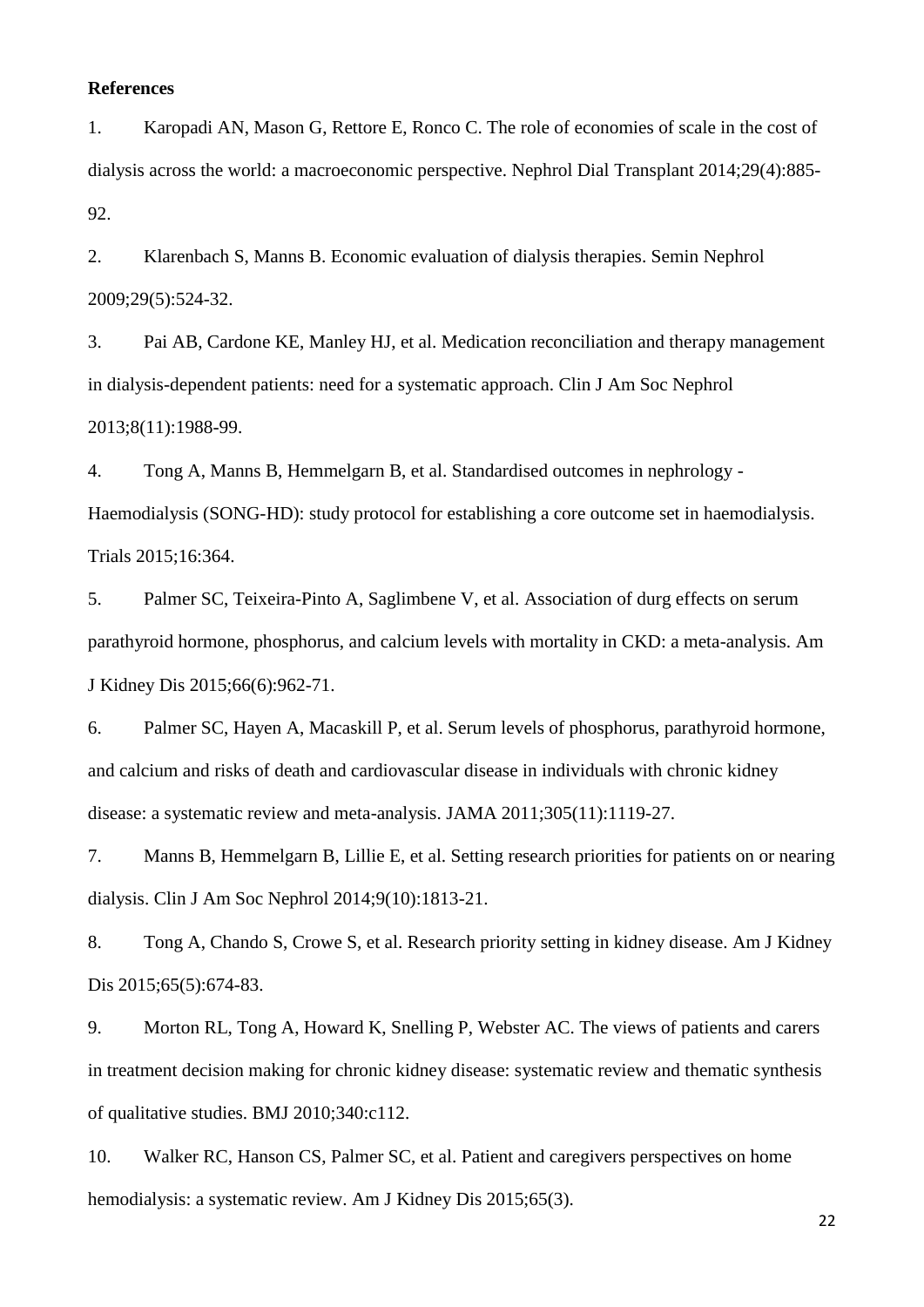<span id="page-22-0"></span>11. Boers M, Kirwan JR, Tugwell P, et al. The OMERACT Handbook; 2014.

12. Boers M, Kirwan JR, Wells G, et al. Developing core outcome measurement sets for clinical trials: OMERACT filter 2.0. J Clin Epidemiol 2014;67(7):745-53.

13. Kirkham JJ, Boers M, Tugwell P, Clarke M, Williamson PR. Outcome measures in rheumatoid arthritis randomised trials over the last 50 years. Trials 2013;14:324.

14. Kirkham JJ, Gargon E, Clarke M, Williamson PR. Can a core outcome set improve the quality of systematic reviews?–a survey of the Co-ordinating Editors of Cochrane Review Groups. Trials 2013;14:21.

<span id="page-22-1"></span>15. Clark M. Standardising outcomes for clinical trials and systematic reviews. Trials 2007;8:39.

<span id="page-22-2"></span>16. Williamson PR, Altman D, Blazeby JM, et al. Developing core outcomes sets for clinical trials: issues to consider. Trials 2012;13:132.

<span id="page-22-3"></span>17. Stucki G, Boonen A, Tugwell P, Cieza A, Boers M. The World Health Organisation International Classification of Functioning, Disability and Health: a conceptual model and interface for the OMERACT process. J Rheumatol 2007;34(3):600-6.

<span id="page-22-4"></span>18. Urquhart-Secord R, Craig JC, Hemmelgarn B, et al. Patient and caregiver priorities for outcomes in hemodialysis: an international nominal group technique stud. Am J Kidney Dis 2016:Accepted 3rd February 2016.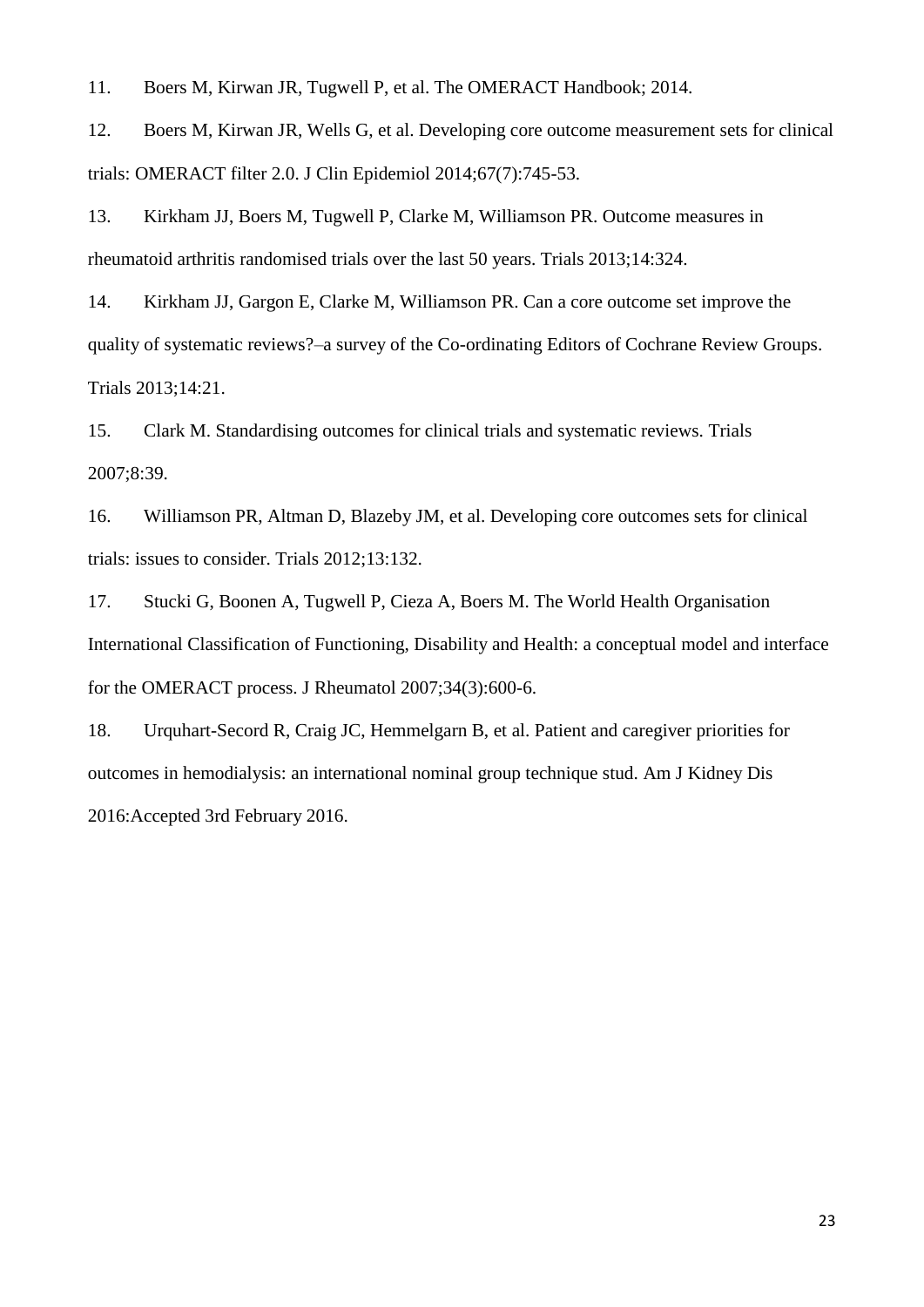**Table 1. Selected quotations from the workshop discussions on the identification and implementation of core outcomes in hemodialysis**

| <b>Themes</b>                                 | <b>Quotations</b>                                                                                                                                                                                                                                                                                                                                                                                                                                                                                                                                                                                                                                                                                                                                                                                                                                                                                                                                                                                                                                                                                                                                                                                                                                                                                                                                                                                                                                                                                                                                                                                                                                                                 |
|-----------------------------------------------|-----------------------------------------------------------------------------------------------------------------------------------------------------------------------------------------------------------------------------------------------------------------------------------------------------------------------------------------------------------------------------------------------------------------------------------------------------------------------------------------------------------------------------------------------------------------------------------------------------------------------------------------------------------------------------------------------------------------------------------------------------------------------------------------------------------------------------------------------------------------------------------------------------------------------------------------------------------------------------------------------------------------------------------------------------------------------------------------------------------------------------------------------------------------------------------------------------------------------------------------------------------------------------------------------------------------------------------------------------------------------------------------------------------------------------------------------------------------------------------------------------------------------------------------------------------------------------------------------------------------------------------------------------------------------------------|
|                                               | Identification                                                                                                                                                                                                                                                                                                                                                                                                                                                                                                                                                                                                                                                                                                                                                                                                                                                                                                                                                                                                                                                                                                                                                                                                                                                                                                                                                                                                                                                                                                                                                                                                                                                                    |
| <b>Equitable</b><br>stakeholder<br>engagement | It might even be different rankings for different regions. It might be that there's<br>commonalities between different regions or whatever. I'm not sure one shoe size does fit all<br>broadly. (health professional)                                                                                                                                                                                                                                                                                                                                                                                                                                                                                                                                                                                                                                                                                                                                                                                                                                                                                                                                                                                                                                                                                                                                                                                                                                                                                                                                                                                                                                                             |
|                                               | There's a severe dearth of Asia in this whole thing. (health professional)                                                                                                                                                                                                                                                                                                                                                                                                                                                                                                                                                                                                                                                                                                                                                                                                                                                                                                                                                                                                                                                                                                                                                                                                                                                                                                                                                                                                                                                                                                                                                                                                        |
|                                               | Is there symmetry between the stakeholder groups in terms of the impact? The health care<br>professionals didn't change their views [in the Delphi]. I wondered if there's a power dynamic<br>going on there? I wonder if all the stakeholders are influenced more by the health care<br>professionals than the other way around. So is it asymmetrical? (health professional)                                                                                                                                                                                                                                                                                                                                                                                                                                                                                                                                                                                                                                                                                                                                                                                                                                                                                                                                                                                                                                                                                                                                                                                                                                                                                                    |
| <b>Evolving priorities</b>                    | It is best as an ongoing initiative rather than we're done now, this is the answer. Some<br>priorities change over time. (health professional)<br>This needs to be a breathing initiative as the [priority for outcomes] might be totally different<br>in five years. (health professional)                                                                                                                                                                                                                                                                                                                                                                                                                                                                                                                                                                                                                                                                                                                                                                                                                                                                                                                                                                                                                                                                                                                                                                                                                                                                                                                                                                                       |
| Deconstructing<br>language and<br>meaning     | We almost need to deconstruct language. What one person feels when they talk about<br>dialysis adequacy is totally not what the next person feels. We really need to peel off the<br>layers until we understand the core meaning of what it is. (health professional)<br>Dialysis is the process and adequacy is the overall concept, but there are probably multiple<br>ways to measure that and that's what we're hearing. (health professional)<br>There's a huge movement, even amongst the health professionals that dialysis adequacy<br>means much more than the KT/V. If anything, the patients seem to already know that, but<br>we're still trying to figure this out. (health professional)<br>When your numbers are adequate, your blood is being cleaned, your outcomes are well, then<br>you feel better, you can handle things happening in your life. You can spend more quality<br>time with your family instead of having to take X amount of trips to the emergency room<br>because something has happened, or having those days when you're so weak you can't get<br>out of bed. It all comes down to quality of life. (patient)<br>When I look at dialysis I see in the general that I am at a deficit. My life is not normal. So in<br>essence I'm striving to get that normalcy back into my life so that I can live the quality of life<br>that I see others live and enjoy. So making that difference be understood between what they<br>mean when they say dialysis adequacy and what a patient hears when they hear dialysis<br>adequacy. To me dialysis adequacy means I have an excellent quality of life even though I am<br>on dialysis. (patient) |
| <b>Disentangling</b><br>interdependency       | The whole point of dialysis is to keep the patient feeling well and feeling better and keeping<br>their normal day-to-day life, it's all of these other outcomes that contribute to that. So just<br>finding what those four other important things are to measure, that leads to the patient<br>feeling well, right? (health professional)<br>You start off with fundamentals - whether or not somebody has a fistula or a catheter and<br>whether or not somebody has a measurable lab value or whatever. Then you go to a different<br>group of values like whether someone has an infection or what the quality of life metrics are.<br>Then you end up with the top of the pyramid what really, really matters - getting up in the<br>morning and not feeling wasted, having a good day, knowing that you don't have to worry<br>about your fistula working. Making sure you've got adequate dialysis so you can really live a<br>good life. There's a pyramid effect and we start with the fundamentals but we end up with<br>what really, really matters to now in patients, any one of those as a human being. What<br>matters and how can we have a good day. (health professional)<br>Looking at this list of outcomes, it occurs to me some of [these] are like apples and oranges.<br>What you're really talking about is some things are hard outcomes like the ability to work, or<br>the ability to live, or the ability to not be hospitalized, and some things are surrogate<br>outcomes which may or may not be on the causal pathway to those hard outcomes, and I                                                                                             |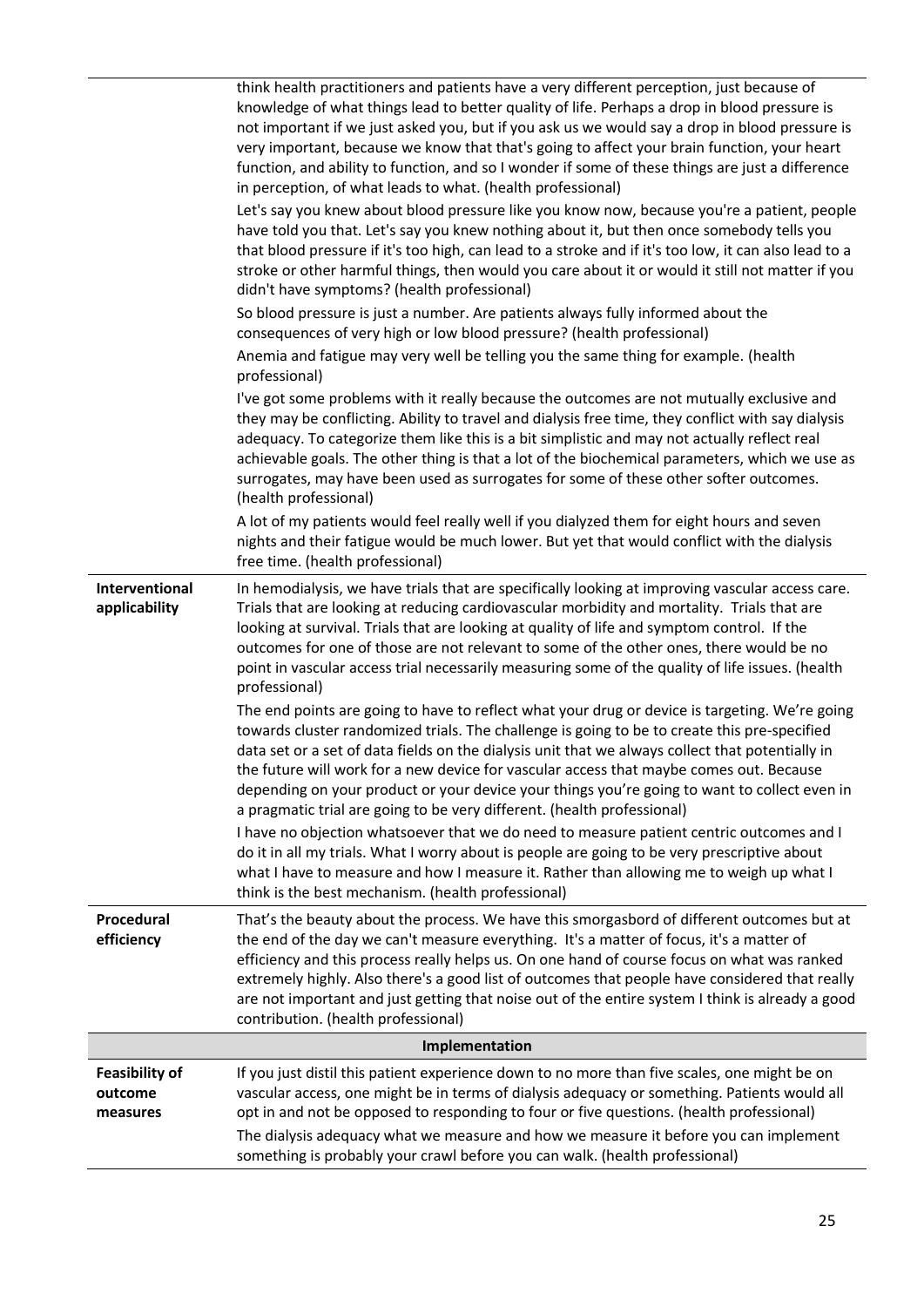|                                                        | You have to think about it from a perspective of designing the trial and that everything that I<br>measure is going to cost time and money and it will detract from my ability to do other things<br>in the trial. (health professional)                                                                                                                                                                                                                                                                                                                                                                                                                                                                                                   |
|--------------------------------------------------------|--------------------------------------------------------------------------------------------------------------------------------------------------------------------------------------------------------------------------------------------------------------------------------------------------------------------------------------------------------------------------------------------------------------------------------------------------------------------------------------------------------------------------------------------------------------------------------------------------------------------------------------------------------------------------------------------------------------------------------------------|
|                                                        | Some of us would be concerned that if it was regulated, that we had to have these outcomes,<br>that it might increase the cost of the study beyond what we could do. So we've got to be a<br>bit careful about being too prescriptive about what's collected. (health professional)                                                                                                                                                                                                                                                                                                                                                                                                                                                        |
| <b>Propogating and</b><br>patient-centered<br>paradigm | The other thing in terms of translation was just as a physician seeing the disparity between<br>where certain items fall is eye opening for me. That is informing physicians about these, even<br>just this process could be very useful for individual patients and physician relationships.<br>(health professional)                                                                                                                                                                                                                                                                                                                                                                                                                     |
|                                                        | We should have the end point be patient driven. Death of course is always an end point but<br>before there's also quality of life that is critical. I would rather be healthy and alive than<br>anything but I'd rather be feeling good while I'm alive. (patient)                                                                                                                                                                                                                                                                                                                                                                                                                                                                         |
|                                                        | It's a trial that's being conducted in dialysis units. It's a large trial. The outcomes that they're<br>looking at don't include I think patient-centered outcomes. It would be nice if they did so<br>that you would have a better idea of what longer dialysis means to people, hundreds of<br>thousands of people. (health professional)                                                                                                                                                                                                                                                                                                                                                                                                |
|                                                        | This lecture at this table really impressed me and I believe some things that I said made a<br>difference to doctors and patients. Pretty much I feel there is more discussion down the road,<br>more seminars like this and more knowledge to learn from both sides. I would like to add<br>education for the doctors, the clinicians, the people working with the patients. A term may<br>mean one thing to you but to the patient every term basically boils down to quality of life.<br>When I wake up in the morning do I feel good enough to be able to spend time with my<br>family, to be able to travel the way I'd like to, to be able to go to work if I want to, to be able<br>to do the hobbies that I enjoy doing. (patient) |
|                                                        | That's a major point because we get labs every month of course. We get them passed out<br>and there are patients that crumble them up, some of them fold them up put them in a bag<br>whatever because they're looking at these numbers and they don't know what they mean.<br>So it's so important to translate it from the numbers to something that even the newest guy<br>who's a patient can wrap their head around it and understand. (health professional)                                                                                                                                                                                                                                                                          |
|                                                        | Patient-centered outcomes is more and more relevant to them today than ever. They're also<br>willing to start thinking about trade-offs from let's say mortality goes up a little bit, the<br>quality of life improves significantly. (health professional)                                                                                                                                                                                                                                                                                                                                                                                                                                                                                |
|                                                        | There may be trial end points that the FDA tell us that we have to use. We would also like<br>some end points in there that have some key relevance to the patients. Now there may be<br>secondary end points but at least we're collecting the vital information to assess those end<br>points. (health professional)                                                                                                                                                                                                                                                                                                                                                                                                                     |
| Contextualizing<br>translation of<br>outcomes          | It's different the context in which you're asking that question, one is are you planning clinical<br>trials with these outcomes or you're measuring those as a measure of qualitative care that<br>can pay for performance schemes that have cropped up all over the world. The scope of that<br>is going to vary based upon the context in which you're asking, and are variable across the<br>health care systems. (health professional)                                                                                                                                                                                                                                                                                                 |
|                                                        | There are two different issues though. One is clinical studies and how you standardize those.<br>But the other is actually the carrot to get people to practice and treat people in certain ways,<br>the incentives that are out there. (health professional)                                                                                                                                                                                                                                                                                                                                                                                                                                                                              |
|                                                        | Is that really what the goal is though, is to drive the research agenda by choosing which<br>outcomes are important? Or is it to ensure that whatever the research agenda is, is that the<br>outcomes that are in it are reasonably standardized across different trials with similar goals?<br>(health professional)                                                                                                                                                                                                                                                                                                                                                                                                                      |
|                                                        | Doesn't it stifle innovation and interest in new things? If you concentrate the funders on four<br>things that just means that we're going to be investigating those four things. It removes any<br>chance of anything novel and new coming into the market and changing the paradigm.<br>(health professional)                                                                                                                                                                                                                                                                                                                                                                                                                            |

**Box 1. Key workshop recommendations on identifying and implementing core outcomes in hemodialysis**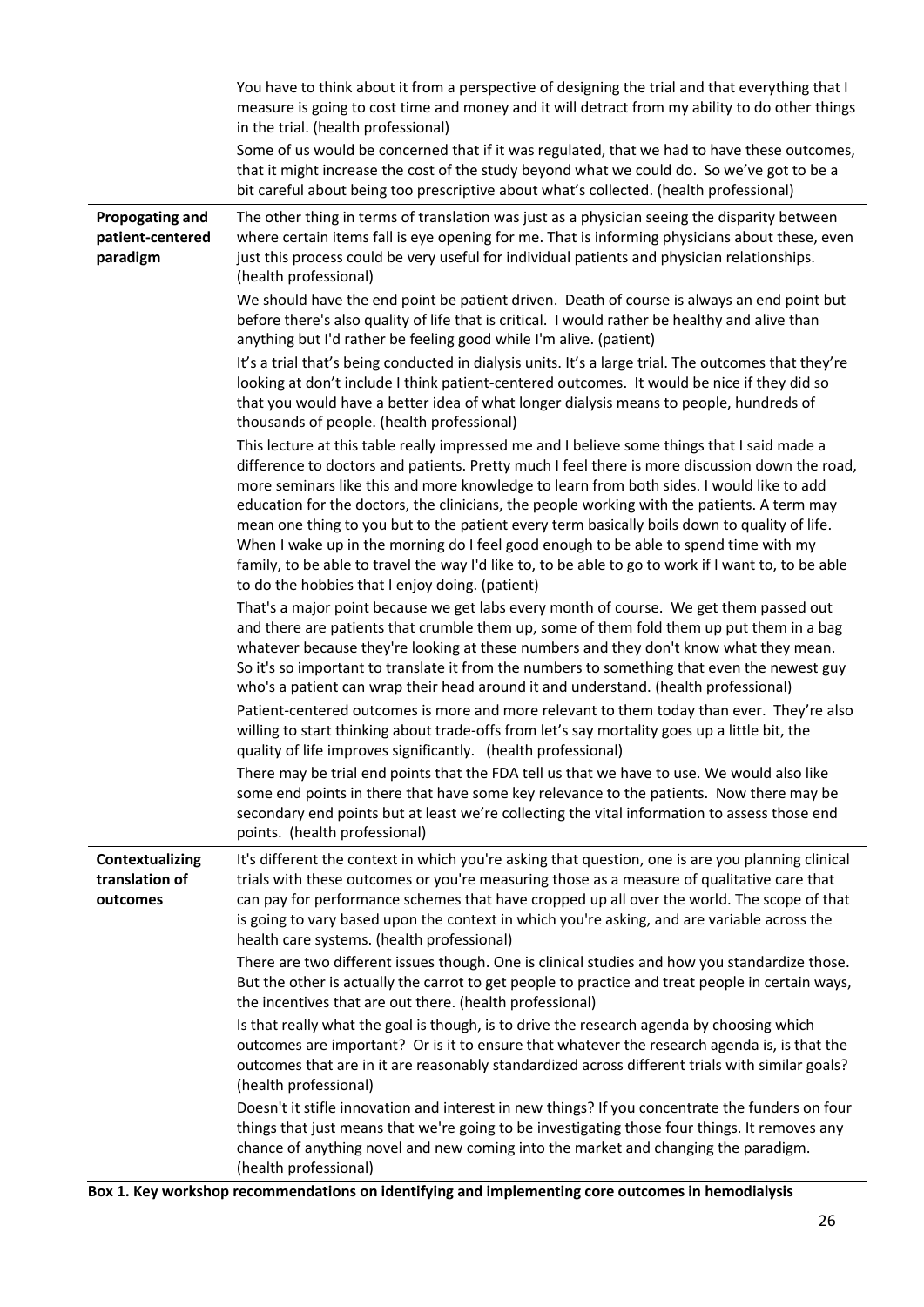#### **A core outcome domain:**

- Should be intrinsically important to the majority or all patient populations
- Have a clear, precise, and standardized definition
- Should be conceptualized by all stakeholder groups in a consistent way
- Must be relevant over a longer time-frame (i.e. can be a short-term and long-term outcome)
- Be single-attribute (i.e. does not include multiple outcome domains)
- Cannot be in direct conflict with another high-priority outcome
- Must have broad relevance to a range of interventions in hemodialysis
- Should be feasibly applied in different types of trials (including pragmatic or registry trials)
- Should be applicable in the context of assessing quality of care (e.g. quality indicator)
- Can be considered to drive the research agenda, as well as to be reported in current trials

#### **A core outcome domain set:**

- Should be flexible and allow for periodic changes to outcomes as necessary (as they may change over time) and to allow for innovation
- Must include mortality as it is inherently fundamental to all other outcomes

### **Implementation of core outcomes requires:**

- Simple and inexpensive outcome measures
- Validated outcomes measures
- Support and endorsement from regulatory agencies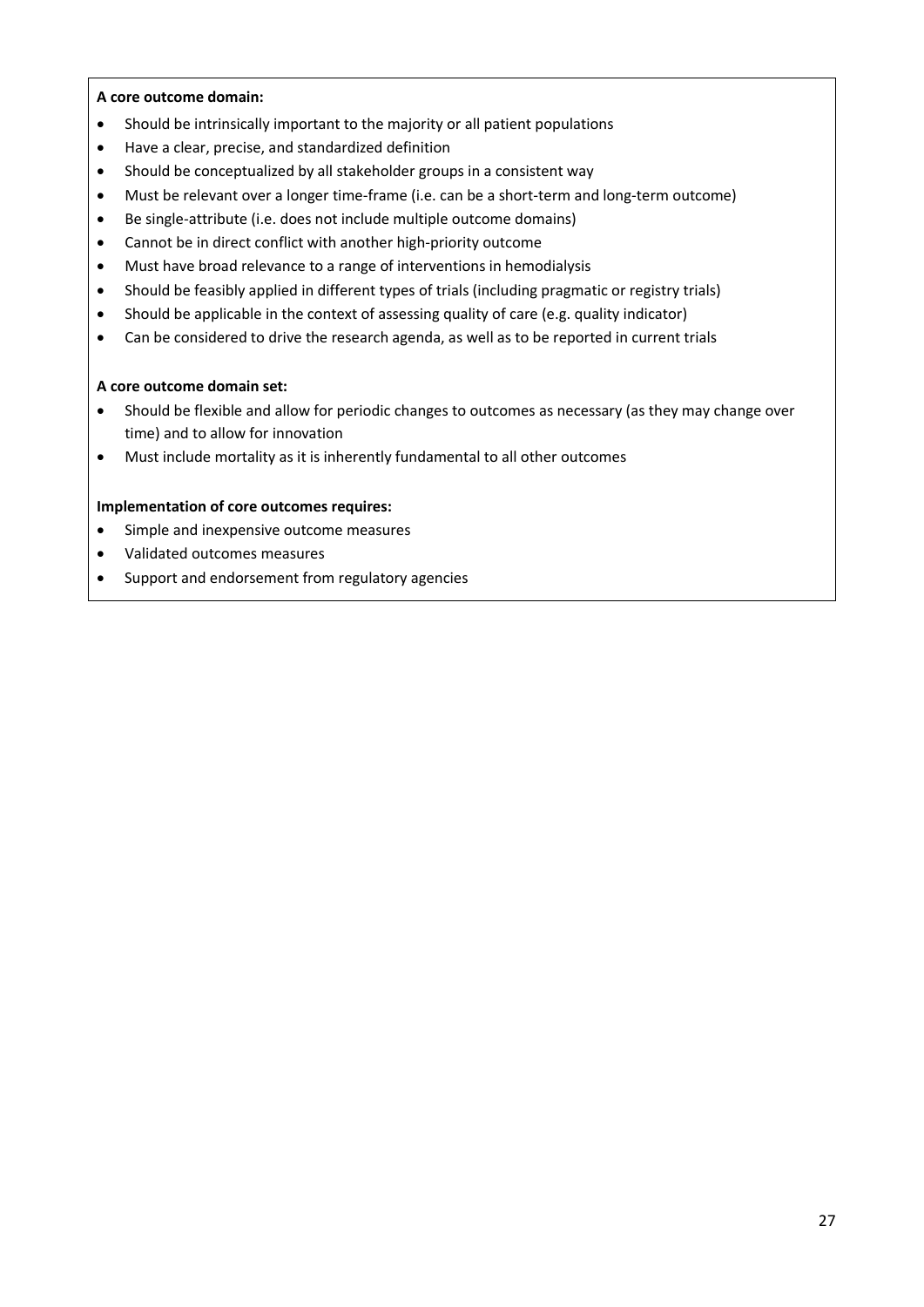## **Figure legends**

**Figure 1.** Core outcomes